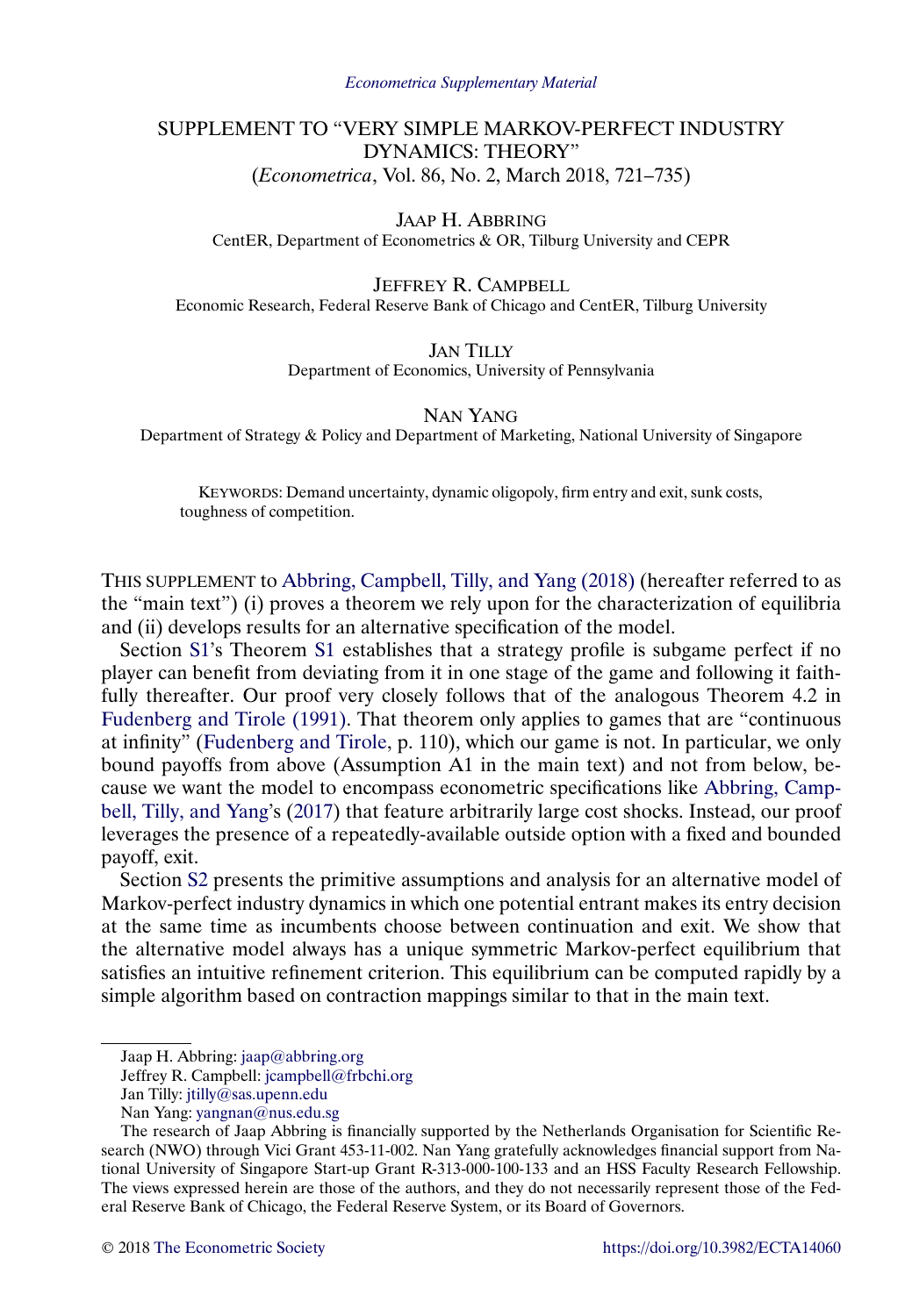# S1. ONE-SHOT DEVIATIONS AND SUBGAME PERFECTION

<span id="page-1-0"></span>To prove that a strategy forms a subgame-perfect equilibrium if and only if one-shot deviations from it increase no player's payoff, we analyze a *general game* that encompasses that described in the recursive extensive form in Figure 1 of the main text. Like the main text's game, the general game

- is specified in discrete time  $t \in \mathbb{N}$ ,
- is played by firms with names  $f \in \mathcal{F}$ ,
- places an upper bound on each player's flow payoff, and
- regularly offers firms the option to collect a continuation value of zero.

The general game allows for arbitrary differences across players' payoffs, because symmetry is *not* required for this section's result.

Since a subgame of the general game may initialize from multiple points within a given period t, it is useful to focus on *stages* instead of periods. We index these stages with  $k \in \mathbb{N}$ and define a function  $\theta : \mathbb{N} \to \mathbb{N}$  such that  $\theta(k) = t$  when stage k is located in period t. Each period contains the same, finite number  $\dot{k}$  of stages. In the main text's game, there are  $k = j + 2$  nontrivial stages each period: the  $j \in \mathbb{N}$  stages at which potential entrants  $(t, 1), \ldots, (t, \tilde{t})$  make their entry decisions, the stage at which all incumbents and new entrants make continuation decisions, and the stage in which nature draws Y'.

Denote the random variable for the entire *history* at stage  $k$  with  $H<sup>k</sup>$  and its realization with  $h^k$ . At history  $h^k$ , firm f chooses an *action* from the finite (and possibly empty) set  $A^f(h^k)$ . At each history  $h^k$ , only finitely many firms  $f \in \mathcal{F}$  have  $A^f(h^k) \neq \emptyset$ . For example, in the main text's game,  $\mathbb{A}^f(h^k) = \{0, 1\}$  if firm f gets to decide on entry or survival at history  $h^k$ , and  $\mathbb{A}^f(h^k) = \emptyset$  otherwise.

A *strategy*  $\sigma^f$  for firm f assigns a probability distribution  $\sigma^f(h^k)$  over actions in  $\mathbb{A}^f(h^k)$ to each history  $h^k$ . A *strategy profile*  $\sigma$  is a collection of strategies, one for each firm. We denote the random action taken by firm f in stage k with  $A_k^f$ , with possible realizations  $a_k^f \in \mathbb{A}^f(h^k)$ . We collect all firms' actions in stage k in the *action profile*  $A_k$ , with realizations  $a_k$ .

Firms can receive flow payoffs in one or more stages within each period. Let  $g^f(a_k, h^k)$ denote the *flow payoff* that firm f receives in stage k with history  $h^k$  if firms take actions  $a_k$ . The analogue to Assumption A1 for this general game is the following:

ASSUMPTION S1—Flow Payoff Bounded From Above: *There is a*  $\breve{g} < \infty$  *such that for any firm* f, *action profile*  $a_k$ , *and history*  $h^k$ , *we have*  $g^f(a_k, h^k) \le \check{g}$ .

In the main text's game,  $g^f(a_k, h^k) \equiv \rho \mathbb{E}[\pi(n', Y') | Y = y] \le \rho \check{\pi} < \infty$  if stage k is the survival stage, the implied (by  $a_k$  and  $h^k$ ) number of firms surviving that stage is n', the current demand equals y, and firm f continues  $(a_k^f = 1)$ . If instead stage k contains f's entry decision, the number of active firms prior to  $f$ 's entry is  $n$ , and the current demand is y, then  $g^f(a_k, h^k) \equiv -\varphi(n+1, y) \le 0$  if firm f enters  $(a_k^f = 1)$ . In all other cases,  $g^f(a_k, h^k) \equiv 0.$ 

To complete the general model's specification, let  $u^f(\sigma, h^k)$  denote firm f's expected payoff at history  $h^k$ , discounted to stage k, when all firms use the strategies in  $\sigma$ . This *continuation value* is defined as

$$
u^f(\sigma, h^k) = \lim_{Q \to \infty} \mathbb{E}_{\sigma} \left[ \sum_{q=k}^Q \rho^{\theta(q) - \theta(k)} g^f(A_q, H^q) \Big| H^k = h^k \right].
$$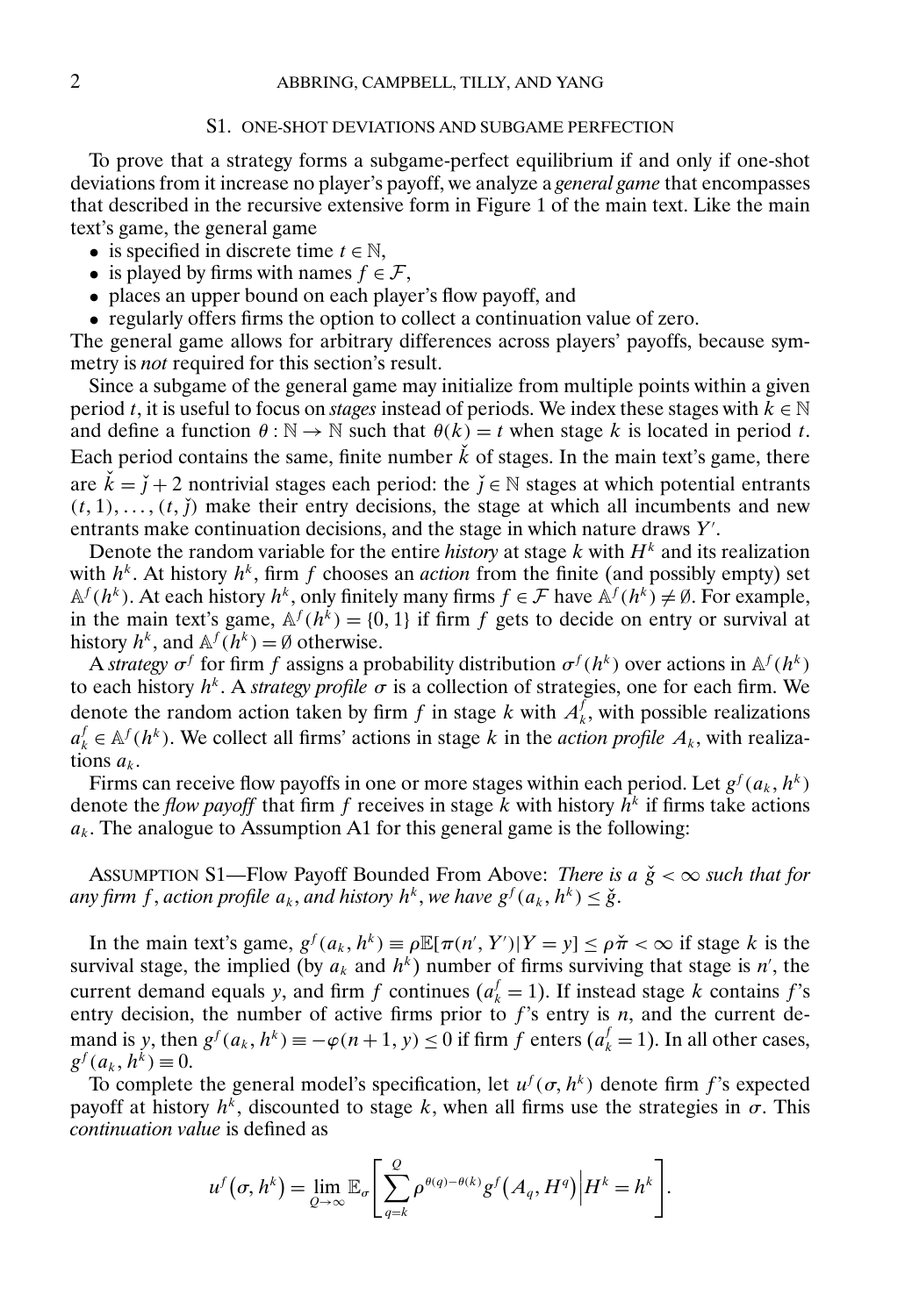<span id="page-2-0"></span>Here, the expectation operator's subscript indicates its dependence on all firms following their strategies in  $\sigma$ . Since Assumption [S1](#page-1-0) ensures that the flow payoff is bounded from above, the limit in the right-hand side is always well defined, either as a real number, which cannot exceed  $\check{u} \equiv \frac{\check{k}\check{g}}{1-\rho}$ , or as  $-\infty$ .

A formal statement of the assumption that each firm  $f$  in each stage  $k$  can collect a continuation payoff of zero within a finite number of stages, irrespective of the strategies followed by the other players, requires the following definition.

DEFINITION S1—*l*-Shot Deviation: Given a firm f and a strategy  $\sigma^f$ , we say that an alternative strategy  $\hat{\sigma}^f$  prescribes an *l-shot deviation* from  $\sigma^f$  starting in stage k if

$$
\hat{\sigma}^f(h^{k'}) = \sigma^f(h^{k'})
$$

for all possible histories  $h^{k'}$ ;  $k' = k + l, k + l + 1, \ldots$ .

If  $l = 1$ ,  $\hat{\sigma}^f$  prescribes a one-shot deviation. Note that Definition S1 only excludes deviations beyond stage  $k + l$  and allows the deviation in earlier stages to be trivial.

ASSUMPTION S2—Exit Option: *For each stage k and firm* f, *there exists a finite*  $k' \geq k$ *such that, for all possible histories*  $h^{k'}$  at stage  $k'$  and strategy profiles  $\sigma$ ,  $u^f(\hat{\sigma}, h^{k'}) = 0$  for *a strategy profile* σˆ *obtained from* σ *by replacing* σf *with some strategy* σˆ <sup>f</sup> *that prescribes a* (*possibly trivial*) *one-shot deviation from it in stage* k .

The main text's game satisfies this assumption. In particular, in that game, a firm  $f$ active in stage k will have an option to exit and collect a zero continuation value within  $\vec{k}$ stages. A firm f that will have an entry opportunity in or after stage  $k$  will be able to forgo that entry opportunity and collect zero within a finite number of periods (and therefore stages). A firm f that has exited before stage k will trivially collect  $u^f(\sigma, h^k) = 0$  for all possible histories at stage k (in this trivial case, k' can simply be taken equal to k, and no one-shot deviation is needed).

With the general game's specification complete, we begin its analysis with two further definitions.

DEFINITION S2—l-Shot-Deviation Proof: A strategy profile σ is l*-shot-deviation proof* if for any stage k, history  $h^k$ , and firm f, there is no strategy  $\hat{\sigma}^f$  that prescribes an l-shot deviation from  $\sigma^f$  starting in stage k such that

$$
u^f(\hat{\sigma}, h^k) > u^f(\sigma, h^k),
$$

where  $\hat{\sigma}$  is the strategy profile obtained by replacing  $\sigma^f$  with  $\hat{\sigma}^f$  in  $\sigma$ .

DEFINITION S3—Subgame Perfection: A strategy profile σ is *subgame perfect* if for any stage k, history  $h^k$ , and firm f, there is no strategy  $\hat{\sigma}^f$  such that

$$
u^f(\hat{\sigma}, h^k) > u^f(\sigma, h^k),
$$

where  $\hat{\sigma}$  is the strategy profile obtained by replacing  $\sigma^f$  with  $\hat{\sigma}^f$  in  $\sigma$ .

We begin our demonstration that a strategy profile is one-shot-deviation proof if and only if it is subgame perfect with the following lemma. Its proof mimics [Fudenberg and](#page-15-0) [Tirole'](#page-15-0)s [\(1991\)](#page-15-0) inductive proof of their Theorem 4.1.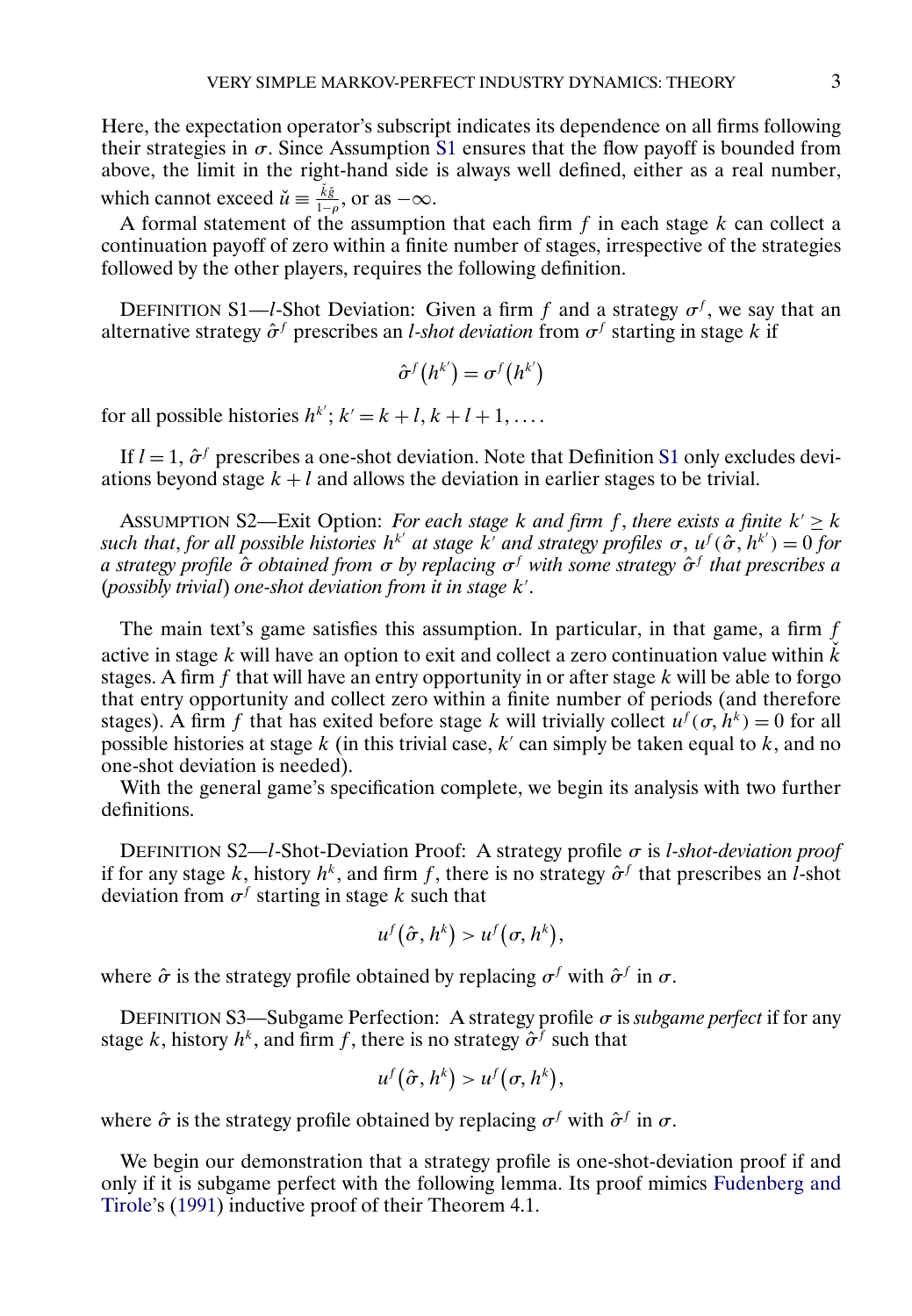<span id="page-3-0"></span>LEMMA S1: *Any strategy profile* σ *that is one-shot-deviation proof is also* l*-shot-deviation proof for any*  $l \in \mathbb{N}$ .

PROOF: The lemma is true by assumption for  $l = 1$ . Suppose that it is true for some  $l \in \mathbb{N}$ . We wish to demonstrate that it is also true for  $l + 1$ . Consider a strategy for some firm f,  $\hat{\sigma}^f$ , that prescribes a single  $(l + 1)$ -shot deviation starting in some stage k. Use  $\hat{\sigma}$ to denote the strategy profile obtained from  $\sigma$  by replacing  $\sigma^f$  with  $\hat{\sigma}^f$ . Next, construct a second strategy  $\tilde{\sigma}^f$  that agrees with  $\hat{\sigma}^f$  in all stages  $k' \leq k + l - 1$  and agrees with  $\sigma^f$ otherwise. The strategy profile obtained from  $\sigma$  by replacing  $\sigma^f$  with  $\tilde{\sigma}^f$  is  $\tilde{\sigma}$ .

Note that  $\tilde{\sigma}^f$  prescribes an *l*-shot deviation from  $\sigma^f$  starting in stage k. Fix an arbitrary history  $h^k$ . The presumption that the proposition is true for l implies that

$$
u^f(\hat{\sigma}, h^k) - u^f(\sigma, h^k) = u^f(\hat{\sigma}, h^k) - u^f(\tilde{\sigma}, h^k) + u^f(\tilde{\sigma}, h^k) - u^f(\sigma, h^k)
$$
  
 
$$
\leq u^f(\hat{\sigma}, h^k) - u^f(\tilde{\sigma}, h^k). \tag{S1}
$$

The definition of  $u^f(\cdot, h^k)$  gives us

$$
u^f(\hat{\sigma}, h^k) = \sum_{q=k}^{k+l-1} \rho^{\theta(q)-\theta(k)} \mathbb{E}_{\hat{\sigma}}[g^f(A_q, H^q)|H^k = h^k]
$$
  
+ 
$$
\rho^{\theta(k+l)-\theta(k)} \mathbb{E}_{\hat{\sigma}}[u^f(\hat{\sigma}, H^{k+l})|H^k = h^k].
$$

The same definition and the construction of  $\tilde{\sigma}$  yield

$$
u^f(\tilde{\sigma}, h^k) = \sum_{q=k}^{k+l-1} \rho^{\theta(q) - \theta(k)} \mathbb{E}_{\tilde{\sigma}} \big[ g^f(A_q, H^q) | H^k = h^k \big] + \rho^{\theta(k+l) - \theta(k)} \mathbb{E}_{\tilde{\sigma}} \big[ u^f(\sigma, H^{k+l}) | H^k = h^k \big] = u^f(\hat{\sigma}, h^k) + \rho^{\theta(k+l) - \theta(k)} \mathbb{E}_{\tilde{\sigma}} \big[ u^f(\sigma, H^{k+l}) | H^k = h^k \big] - \rho^{\theta(k+l) - \theta(k)} \mathbb{E}_{\tilde{\sigma}} \big[ u^f(\hat{\sigma}, H^{k+l}) | H^k = h^k \big].
$$

Since  $\hat{\sigma}^f$  prescribes a one-shot deviation from  $\sigma^f$  in stage  $k + l$ , we know that  $u^f(\hat{\sigma}, h^{k+l}) \le u^f(\sigma, h^{k+l})$  for all possible histories  $h^{k+l}$  in stage  $k+l$ . Therefore,

$$
u^f(\hat{\sigma},h^k)-u^f(\tilde{\sigma},h^k)=\rho^{\theta(k+l)-\theta(k)}\mathbb{E}_{\hat{\sigma}}\big[u^f(\hat{\sigma},H^{k+l})-u^f(\sigma,H^{k+l})|H^k=h^k\big]\leq 0.
$$

The above inequality and (S1) jointly imply that  $u^f(\hat{\sigma}, h^k) - u^f(\sigma, h^k) \leq 0$ . That is, the proposed  $(l + 1)$ -shot deviation fails to increase firm f's payoff. Continuing inductively establishes the desired conclusion. *Q.E.D.*

With this lemma in hand, we state and prove this section's central theorem, which establishes the necessity and sufficiency of one-shot-deviation proofness for subgame perfection.

THEOREM S1: *A strategy profile* σ *is subgame perfect if and only if it is one-shot-deviation proof*.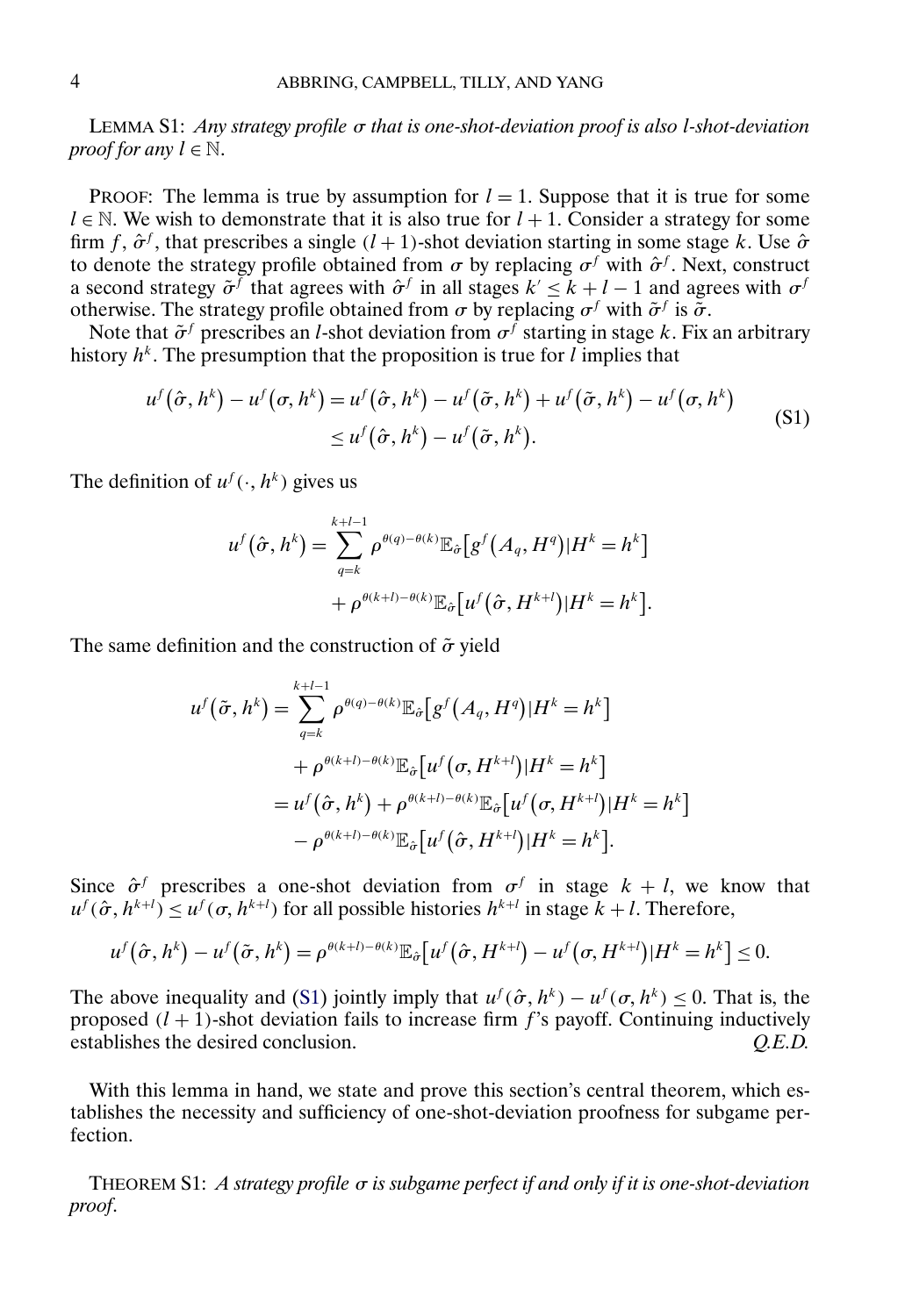<span id="page-4-0"></span>PROOF: Necessity directly follows from the definition of subgame perfection. To demonstrate sufficiency, assume that firm f uses a strategy  $\hat{\sigma}^f$  that prescribes a deviation from some stage k and use  $\hat{\sigma}$  to denote the strategy profile obtained from  $\sigma$  by replacing  $\sigma^f$  with  $\hat{\sigma}^f$ . If  $\hat{\sigma}^f$  is an *l*-shot deviation from  $\sigma^f$ , Lemma [S1](#page-3-0) ensures that it cannot improve on  $\sigma^f$ .

Suppose that  $\hat{\sigma}^f$  instead prescribes a deviation in infinitely many stages. Fix an arbitrary history  $h^k$  and some finite  $k' > k$ . Assumption [S2](#page-2-0) guarantees that there is a finite stage  $k'' \geq k'$ , such that firm f can guarantee a payoff  $u^f(\cdot, h^{k''}) = 0$  for all possible histories  $h^{k''}$  and all strategy profiles by a (possibly trivial) one-shot deviation in stage k". Now construct an alternative deviating strategy  $\tilde{\sigma}^f$  that agrees with  $\hat{\sigma}^f$  until (but not including) k" and agrees with  $\sigma^f$  afterwards. The strategy profile obtained from  $\sigma$  by replacing  $\sigma^f$ with  $\tilde{\sigma}^f$  is  $\tilde{\sigma}$ . The construction of  $\tilde{\sigma}$  gives us

$$
u^f(\hat{\sigma},h^k) - u^f(\tilde{\sigma},h^k) = \rho^{\theta(k'')-\theta(k)} \mathbb{E}_{\hat{\sigma}} \big[ u^f(\hat{\sigma},H^{k''}) - u^f(\sigma,H^{k''}) | H^k = h^k \big].
$$

Since  $\sigma$  is one-shot-deviation proof and Assumption [S2](#page-2-0) ensures that firm f can earn a continuation value of zero by a one-shot deviation from  $\sigma$  in stage  $k^{\prime\prime}$ , we have

$$
\mathbb{E}_{\hat{\sigma}}\big[u^f\big(\sigma, H^{k''}\big)|H^k=h^k\big]\geq 0.
$$

So

$$
u^f(\hat{\sigma},h^k)-u^f(\tilde{\sigma},h^k)\leq \rho^{\theta(k'')-\theta(k)}\mathbb{E}_{\hat{\sigma}}\big[u^f(\hat{\sigma},H^{k''})|H^k=h^k\big]\leq \rho^{\theta(k'')-\theta(k)}\check{u}.
$$

With this inequality in hand, we can write

$$
u^f(\hat{\sigma}, h^k) - u^f(\sigma, h^k) = u^f(\hat{\sigma}, h^k) - u^f(\tilde{\sigma}, h^k) + u^f(\tilde{\sigma}, h^k) - u^f(\sigma, h^k)
$$
  

$$
\leq u^f(\hat{\sigma}, h^k) - u^f(\tilde{\sigma}, h^k)
$$
  

$$
\leq \rho^{\theta(k'') - \theta(k)} \check{u} \leq \rho^{\theta(k') - \theta(k)} \check{u}.
$$

Here, the first inequality follows from Lemma [S1.](#page-3-0) Since  $k'$  was arbitrary and  $\lim_{k'\to\infty} \theta(k') = \infty$ , we conclude that  $u^f(\hat{\sigma}, h^k) - u^f(\sigma, h^k) \leq 0$ . Therefore, the proposed deviation fails to improve firm  $f$ 's payoff and the strategy profile is subgame perfect. *Q.E.D.*

# S2. AN ALTERNATIVE MODEL

The remainder of this supplement presents an alternative model in which one potential entrant per period makes an entry decision at the same time incumbent firms choose between continuation and exit.

#### S2.1. *Primitives*

The alternative model considered here differs from the one presented in the main text in two primitive assumptions. First, each period has exactly one potential entrant. Second, the single potential entrant makes its entry decision at the same time incumbents make their continuation decisions. The recursive extensive form in Figure [S1](#page-5-0) presents the timing. All primitive assumptions from the main text on per period profit  $\pi(n, y)$  and the cost of entry  $\varphi(n, y)$  remain in place.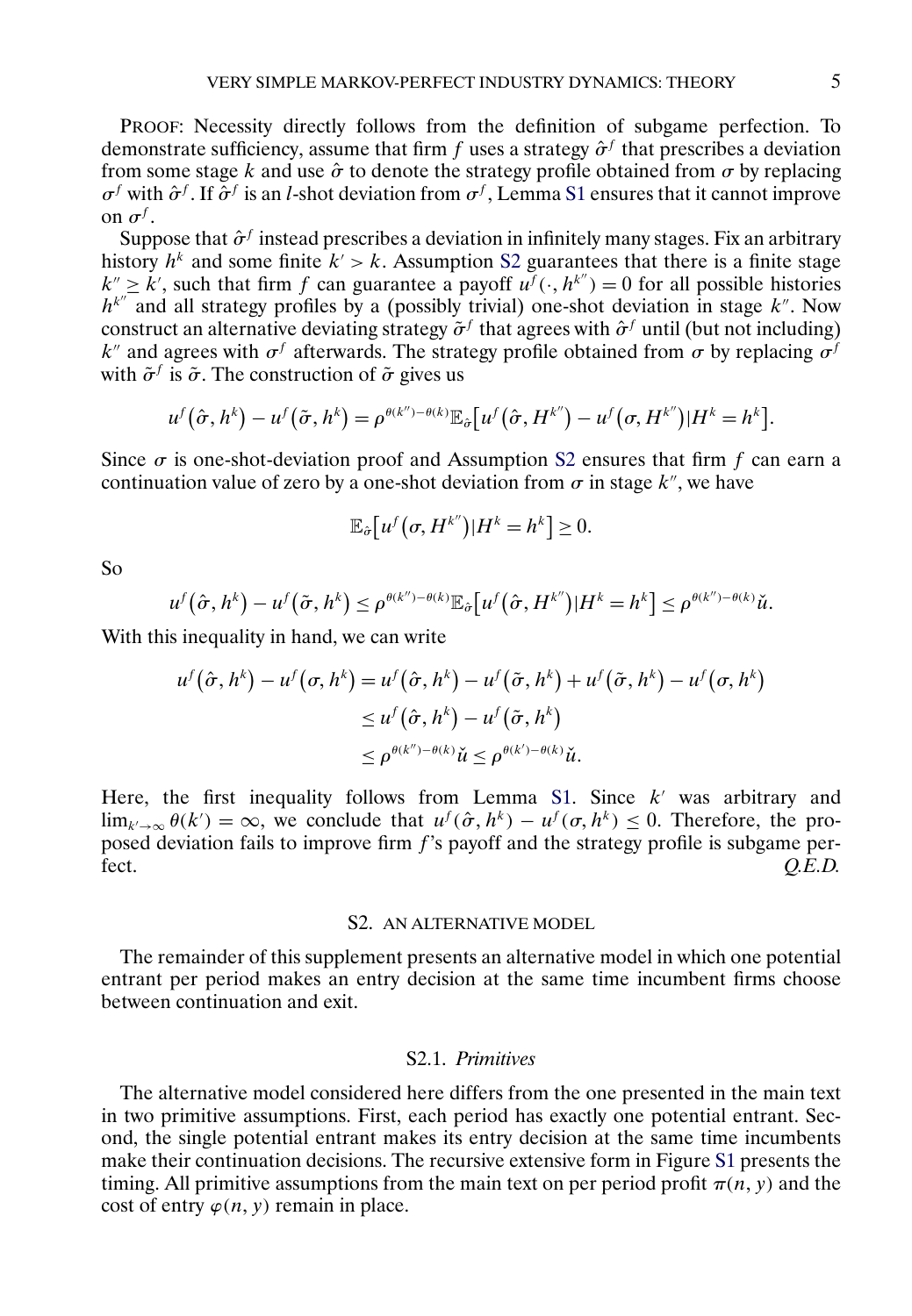<span id="page-5-0"></span>

FIGURE S1.—The alternative model's recursive extensive form.

In this model, there is no distinction between the entry stage and the survival stage. Each period of the alternative model starts with incumbent firms earning the per period profit  $\pi(N_t, Y_t)$ . Then, one potential entrant with name t contemplates becoming active *at the same time* incumbents make their continuation decisions. (Incumbent firms in period 0 have arbitrary names in  $\mathcal{F}_0$ .) Entry requires paying the sunk cost  $\varphi(N_t + 1, Y_t)$ . As in the model presented in the main text, simultaneously moving firms, including the potential entrant, can use mixed strategies. All entry and survival outcomes are realized independently across firms according to the chosen Bernoulli distributions. Firms that exit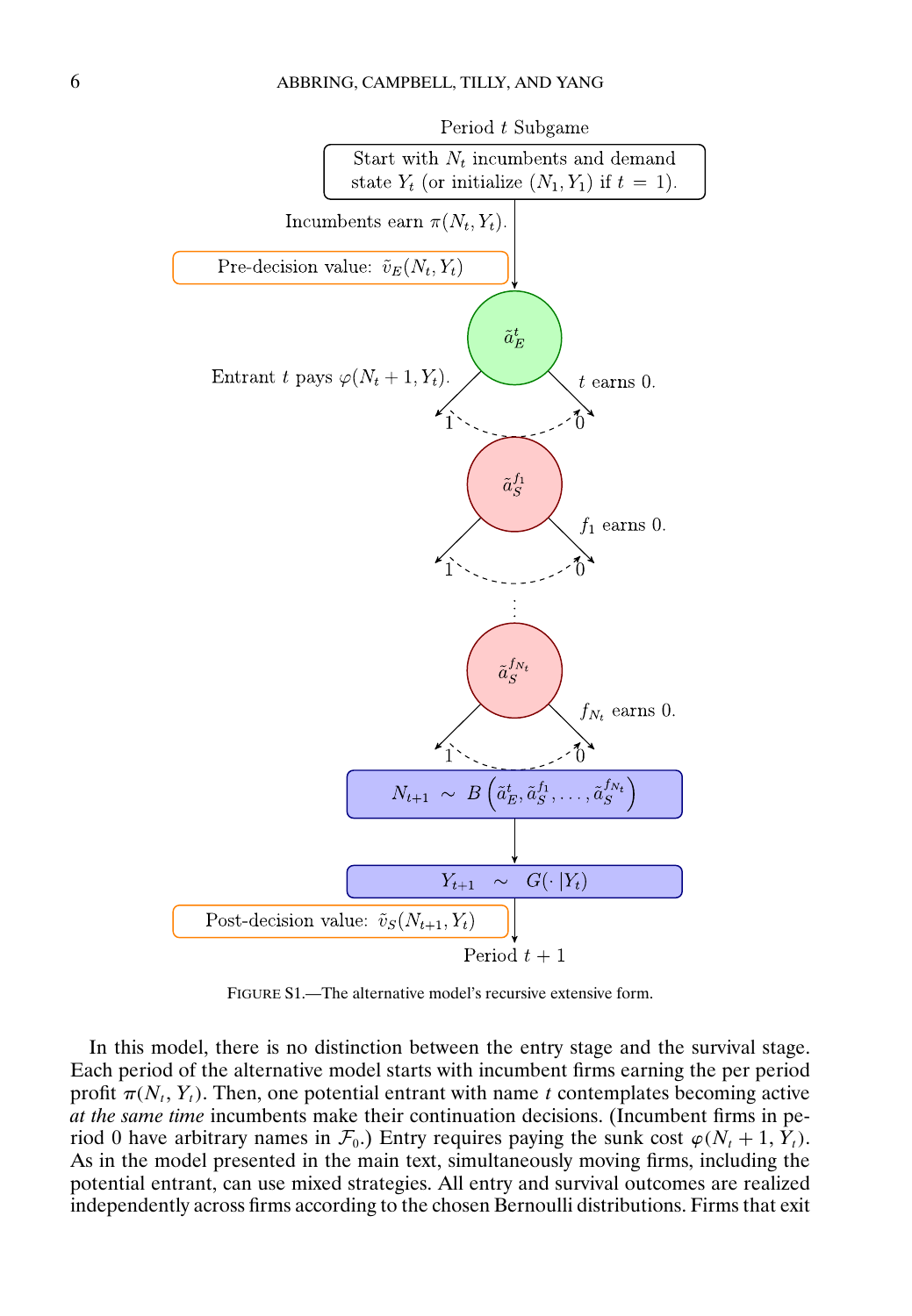<span id="page-6-0"></span>or fail to enter earn zero and never again participate in the market. Active firms continue to the next period.

# S2.2. *Equilibrium*

For incumbent firms contemplating survival, the payoff-relevant variables are the number of active firms at the beginning of the period and the current demand state. For a potential entrant, they are this same number of firms plus 1 (i.e., the number of firms that would serve the market next period if this firm would enter and all incumbents would continue) and the current demand state. Note that this implies that incumbents that decide on survival in a state  $(n, y)$  move jointly with a potential entrant in state  $(n + 1, y)$ . We have made this, perhaps counterintuitive, choice, because it is consistent with the specification of the state variables in the main text and will simplify notation later.

As in the main text, we focus our analysis on symmetric Markov-perfect equilibria: subgame-perfect equilibria in which all players use a common Markov strategy. In this context, a Markov strategy is a pair of functions,  $\tilde{a}_E : \mathbb{N} \times \mathcal{Y} \to [0, 1]$  and  $\tilde{a}_S : \mathbb{N} \times \mathcal{Y} \to$ [0 1]. Firms' values at two nodes of the game tree—just before firms' entry/continuation decisions and just after the decisions' realizations—are important for the equilibrium analysis. Although there are no separate entry and survival stages, we use notation analogous to the main text and denote the *pre-decision* and *post-decision* values as  $\tilde{v}_E$  and  $\tilde{v}_S$ . Figure [S1](#page-5-0) shows the points where these value functions apply.

An equilibrium strategy and its associated values satisfy

$$
\tilde{v}_E(n, y) = \max_{a \in [0, 1]} a \mathbb{E}_{\tilde{a}_S, \tilde{a}_E} [\tilde{v}_S(N', y)|N = n, Y = y],
$$
\n(S2)

$$
\tilde{v}_S(n', y) = \rho \mathbb{E}[\pi(n', Y') + \tilde{v}_E(n', Y') | Y = y], \tag{S3}
$$

$$
\tilde{a}_E(n+1, y) \in \arg\max_{a \in [0,1]} a\big(\mathbb{E}_{\tilde{a}_S}[\tilde{v}_S(N', y)|N = n, Y = y\big] - \varphi(n+1, y)\big),\tag{S4}
$$

$$
\tilde{a}_S(n, y) \in \arg\max_{a \in [0,1]} a \mathbb{E}_{\tilde{a}_S, \tilde{a}_E} \big[ \tilde{v}_S(N', y)|N = n, Y = y \big]. \tag{S5}
$$

The expectation operators condition on the deciding firm choosing to be active in the next period and on all other firms using the entry or exit rule in the operator's subscript. Theorem [S1](#page-3-0) ensures that  $(S2)$ – $(S5)$  are not only necessary but also sufficient conditions for a symmetric Markov-perfect equilibrium.

# S2.3. *Equilibrium Multiplicity and Refinement*

There can be more than one symmetric Markov-perfect equilibrium in this model. Unlike the model in the main text, it involves simultaneous moves by firms with heterogeneous payoffs (incumbents on the one hand and a potential entrant on the other). We demonstrate how this might lead to equilibrium multiplicity with a numerical example.

EXAMPLE S1: Suppose that the aggregate state Y follows a deterministic first-order Markov process such that  $Y_1 = 3$ ,  $Y_2 = 2$ , and  $Y_t = 0$  for all  $t \ge 3$ . Specify the per period profit as

$$
\pi(n, y) = y/n - 1.5,
$$

and assume that  $\rho > 0$  and  $\varphi(n, y) = \rho/4$ . In this game, any firm serving the market in period 3 or beyond will earn a negative payoff. Therefore, in equilibrium, no firms will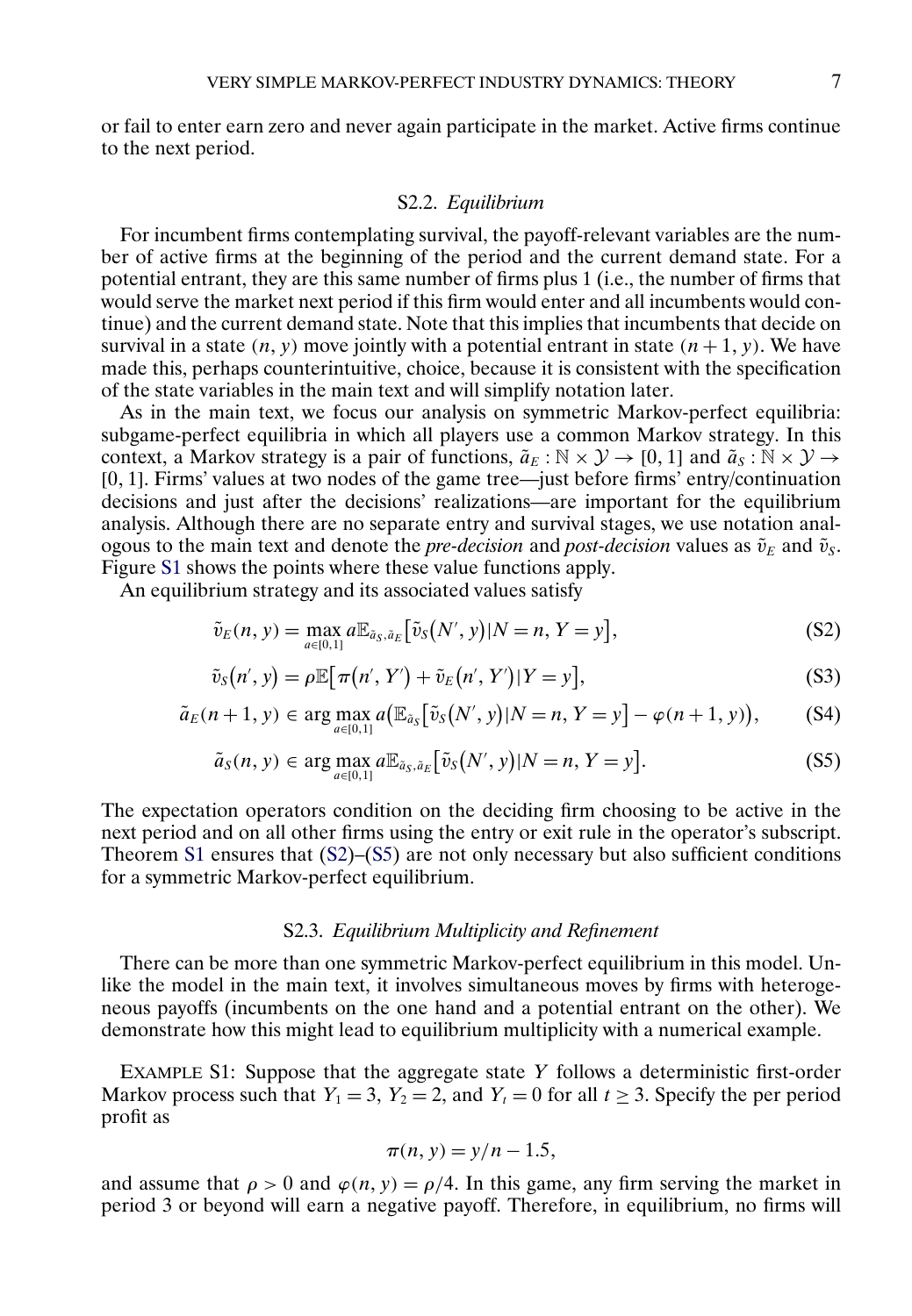enter and all incumbents will exit in period 2 (demand state 2) and beyond (demand state 0).

In period 1 (demand state 3), equilibrium play is not so trivial. Suppose that one incumbent is active at the beginning of period 1. The static game (the analogue of Corollary 1's static game in the main text) between the potential entrant and the incumbent has two symmetric equilibria in pure strategies—either the potential entrant enters and the incumbent exits, or the incumbent stays active and the potential entrant stays out. The implied equilibrium entry and survival rules satisfy (1)  $(\tilde{a}_E(2,3) = 1, \tilde{a}_S(1,3) = 0)$  and  $(2)$   $(\tilde{a}_E(2, 3) = 0, \tilde{a}_S(1, 3) = 1)$ . There is also a mixed-strategy equilibrium, which implies  $(\tilde{a}_E(2, 3) = 0.5, \tilde{a}_S(1, 3) = 0.25)$ . These are all symmetric equilibria because all players use the same strategy, even though that strategy's actions depend nontrivially on whether the player is a potential entrant or an incumbent at a particular node of the game tree.

Since an entrant always needs to pay a sunk cost to become active, its expected payoff from becoming active is strictly lower than that of an incumbent from remaining active. If an equilibrium strategy dictated that the potential entrant enters while an incumbent chooses to exit, that incumbent could make a side payment to the potential entrant in return for focusing on an alternative equilibrium strategy in which their roles were reversed. With this in mind, we focus on equilibria in which entry only occurs when all incumbents choose sure continuation. We label these "natural."

DEFINITION S4—Natural Markov-Perfect Equilibrium: A *natural* Markov-perfect equilibrium is a symmetric Markov-perfect equilibrium ( $\tilde{a}_E$ ,  $\tilde{a}_S$ ) such that for all  $(n, y) \in$  $\mathbb{N} \times \mathcal{Y}, \tilde{a}_E(n+1, y) > 0$  implies  $\tilde{a}_S(n, y) = 1$ .

An analogue of the main text's Lemma 1 establishes that we can again restrict the equilibrium analysis to states  $(n, y)$  in  $\{1, \ldots, \check{n}\} \times \mathcal{Y}$ .

LEMMA 1 —Bounded Number of Firms: *In a natural Markov-perfect equilibrium*,  $\tilde{a}_E(n, y) = 0$  and  $\tilde{a}_S(n, y) < 1$  for all  $n > \tilde{n}$  and  $y \in \mathcal{Y}$ .

PROOF OF LEMMA 1<sup>\*</sup>: First, we prove that  $\tilde{a}_s(n, y) < 1$  for all  $y \in \mathcal{Y}$  and  $n > \tilde{n}$ . Consider a period t<sup>\*</sup> subgame with  $N_{t^*} = n > \tilde{n}$  incumbent firms and demand state  $Y_{t^*} = y$ . Define the random time  $\tau$  as the first period weakly after  $t^*$  in which the firms choose exit with positive probability, with  $\tau = \infty$  if they never do:

$$
\tau \equiv \min\bigl(\bigl\{t \ge t^\star : \tilde{a}_S(N_t, Y_t) < 1\bigr\} \cup \{\infty\}\bigr).
$$

Suppose that  $\tilde{a}_s(n, y) = 1$ , so  $\tau > t^*$ . By definition, exit occurs only in or after period  $\tau$ , so we know that  $N_t \ge n$  for  $t \in \{t^* + 1, \ldots, \tau\}$ . (As in the main text, we take  $\tilde{a}_s(\cdot) =$ 1 to dictate sure survival, not merely almost-sure survival.) Since  $n > \check{n}$ , this together with Assumption A2 implies that  $\pi(N_t, Y_t) < 0$  for  $t \in \{t^* + 1, \ldots, \tau\}$ . If  $\tau = \infty$ , then the incumbent firms receive an infinite sequence of strictly negative payoffs. If instead  $\tau < \infty$ , then the incumbent firms receive a finite sequence of strictly negative payoffs followed by the pre-decision value from playing the period  $\tau$  subgame  $\tilde{v}_E(N_\tau, Y_\tau)$ , which equals zero by [\(S2\)](#page-6-0), [\(S5\)](#page-6-0), and the definition of  $\tau$ . Therefore, the period  $t^*$  post-decision value satisfies  $\tilde{v}_s(n, y)$  < 0. Since a period  $t^*$  incumbent firm can raise its payoff to zero by choosing certain exit, the supposition that  $\tilde{a}_s(n, y) = 1$  must be incorrect.

Next, we will prove that  $\tilde{a}_E(n, y) = 0$  for all  $y \in \mathcal{Y}$  and  $n > \tilde{n}$ . Suppose that  $\tilde{a}_E(n, y) >$ 0 for some  $n > n$ . Since we are considering a natural equilibrium, we know that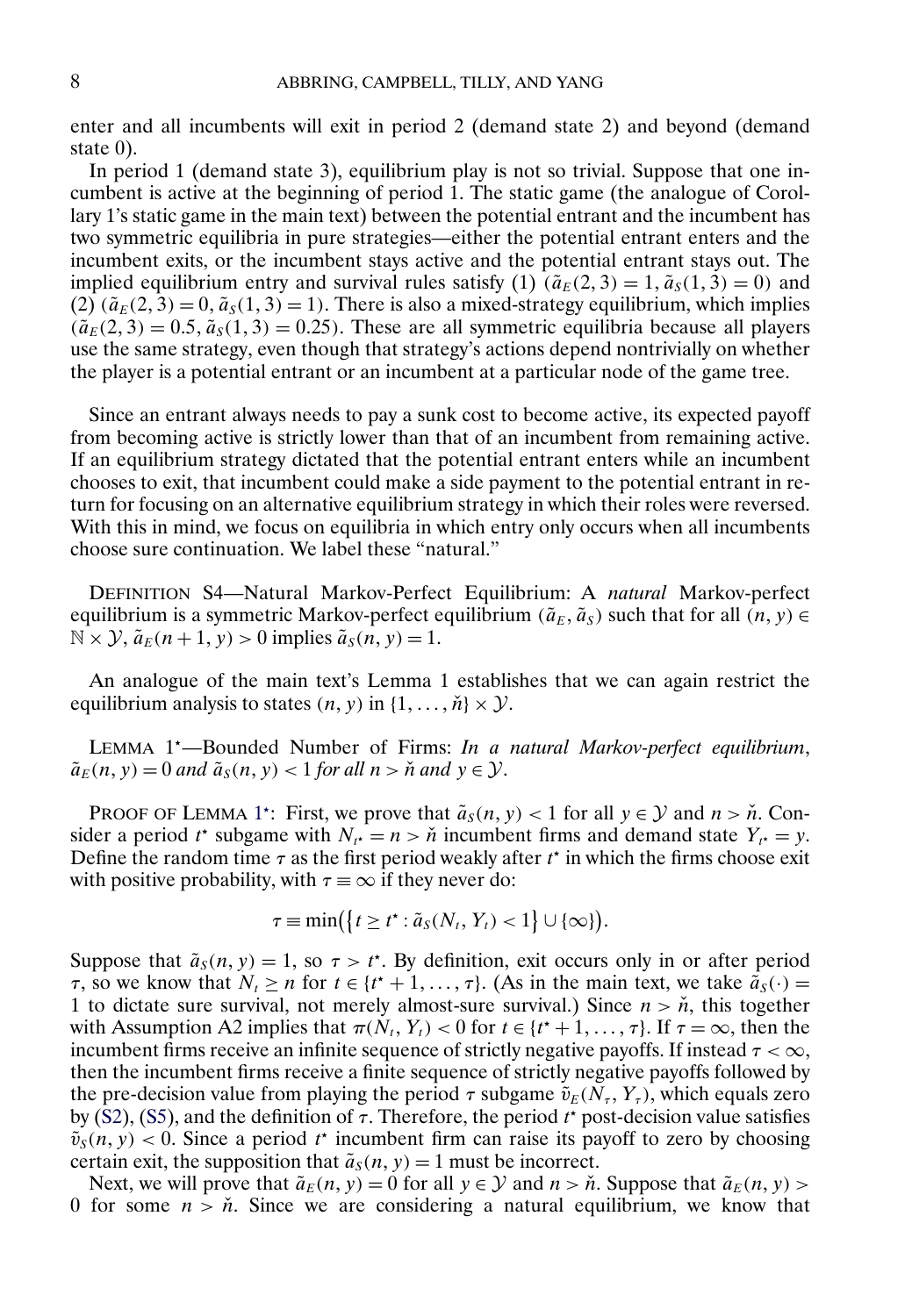<span id="page-8-0"></span> $\tilde{a}_s(n-1, y) = 1$ . Therefore, the entrant pays  $\varphi(n, y) > 0$  to enter and receives  $\pi(n, Y') <$ 0 from production in the next period. We have already proven that this firm's pre-decision continuation value in the next period equals zero, so the firm earns a strictly negative payoff from entry. Since it could improve its payoff by choosing to surely not enter  $(\tilde{a}_E(n, y) = 0)$ , the supposition that  $\tilde{a}_E(n, y) > 0$  must be incorrect. *Q.E.D.* 

As in the main text, we hereafter restrict attention to equilibria in strategies that *default to inactivity*. A strategy that defaults to inactivity requires a potential entrant that is indifferent between continuing with all  $n$  incumbents (as it would if it continued in any natural equilibrium) or not entering to stay out:

$$
\tilde{v}_S(n+1, y) = \varphi(n+1, y) \quad \Rightarrow \quad \tilde{a}_E(n+1, y) = 0.
$$

Similarly, such a strategy requires an incumbent firm that is indifferent between exit and continuing with any combination of the current incumbents, and that weakly prefers exit over continuing with all potentially active firms, to exit:

$$
\tilde{v}_S(1, y) = \cdots = \tilde{v}_S(n, y) = 0
$$
 and  $\tilde{v}_S(n+1, y) \le 0 \Rightarrow \tilde{a}_S(n, y) = 0.$ 

### S2.4. *Equilibrium Analysis*

The natural equilibrium refinement together with the default-to-inactivity restriction on equilibrium strategies (which, as in the main text, we will keep implicit in what follows) give us the following lemma.

LEMMA S2: *The entry strategy in a natural Markov-perfect equilibrium is pure*:  $\tilde{a}_E(n, y) \in$  $\{0, 1\}$  *for all*  $n \in \{1, \ldots, n\}$  *and*  $v \in \mathcal{Y}$ .

PROOF: Since a natural equilibrium requires  $\tilde{a}_{S}(n-1, y) = 1$  when  $\tilde{a}_{E}(n, y) > 0$  for all  $n > 1$ , equilibrium condition [\(S4\)](#page-6-0) can be rewritten as

$$
\tilde{a}_E(n, y) \in \arg\max_{a \in [0, 1]} a(\tilde{v}_S(n, y) - \varphi(n, y)).
$$

This condition holds for all  $n \geq 1$ , because there are no other firms' survival decisions to consider in the trivial case that  $n = 1$ . Therefore,  $\tilde{a}_E(n, y) = 1$  if  $\tilde{v}_S(n, y) > \varphi(n, y)$ and  $\tilde{a}_E(n, y) = 0$  if  $\tilde{v}_S(n, y) < \varphi(n, y)$ . When  $\tilde{v}_S(n, y) = \varphi(n, y)$ , the default-to-inactivity restriction requires  $\tilde{a}_E(n, y) = 0.$  *Q.E.D.* 

LEMMA 2 —Monotone Equilibrium Payoffs: *In a natural Markov-perfect equilibrium*,  $\tilde{v}_S(n', y)$  weakly decreases with *n'* for all  $y \in \mathcal{Y}$ .

The proof of Lemma  $2^*$  is identical to that of Lemma 2 in the main text, except for minor changes in terminology and state variables related to the change in timing. We repeat it here for completeness only.

PROOF OF LEMMA 2<sup>\*</sup>: It suffices to prove that  $\tilde{v}_S(n', y) \ge \tilde{v}_S(n' + 1, y)$  for all  $n' \ge 1$ and demand states  $y \in \mathcal{Y}$ . To this end, consider a subgame beginning immediately after period *t*\*'s simultaneous continuation and entry outcomes are realized with  $N_{t^*+1} = n'$ and  $Y_{t^*} = y$ . We call this the *original* subgame. Now consider a second period  $t^*$  subgame starting at the same point but with one additional firm. We refer to this as the *perturbed*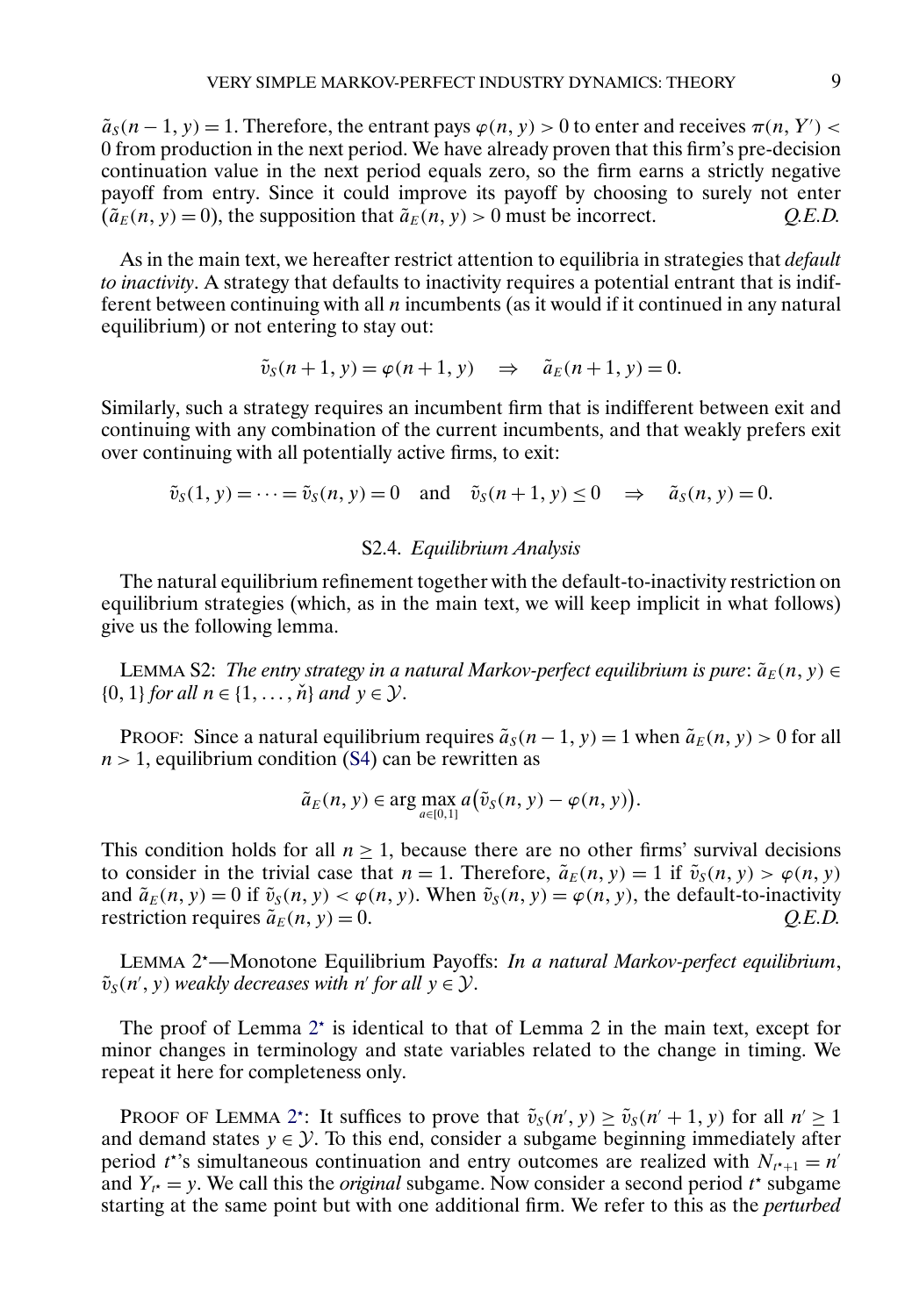<span id="page-9-0"></span>subgame and use  $N_t^+$  to denote the number of firms serving the market during period t within it. Finally, define the random time  $\tau^+$  as the first period weakly after  $t^* + 1$  in which firms in the perturbed subgame choose exit with positive probability, with  $\tau^+ \equiv \infty$  if they never do:

$$
\tau^+ \equiv \min(\{t \geq t^* + 1 : \tilde{a}_s(N_{E,t}^+, Y_t) < 1\} \cup \{\infty\}).
$$

There is no exit before period  $\tau^+$  in the perturbed subgame and the period  $\tau^+$  pre-decision continuation value equals zero. Therefore, we can write

$$
\tilde{v}_S(n'+1, y) = \lim_{T\to\infty} \mathbb{E}\Bigg[\sum_{t=t^*+1}^T \rho^{t-t^*} \mathbb{1}\big[t \leq \tau^+\big]\pi\big(N_t^+, Y_t\big)\Big| Y_{t^*} = y\Bigg].
$$

Since  $\tau^+$  is a consequence of equilibrium choices, we know that  $\tilde{v}_S(n' + 1, y) > -\infty$ .

Now consider an incumbent firm in the original subgame that (possibly) deviates after the period  $t^*$  survival stage by choosing to survive for sure as long as  $t < \tau^+$  and to exit for sure if  $t = \tau^+$ . Let  $\overline{N_t}$  denote the number of firms serving the market during period t in the original subgame *with this deviation*. Since the original strategy was part of a subgame-perfect equilibrium,  $\tilde{v}_s(n', y)$  exceeds the expected payoff from following this deviating strategy. That is,

$$
\tilde{v}_S(n',y) \geq \lim_{T \to \infty} \mathbb{E} \Bigg[ \sum_{t=t^*+1}^T \rho^{t-t^*} \mathbb{1}\big[t \leq \tau^+\big] \pi(\bar{N}_t, Y_t) \Big| Y_{t^*} = y \Bigg].
$$

To show that the limit on the right-hand side is well defined, note that  $\bar{N}_t \le N_t^+$  for all  $t \le$  $\tau^+$ . Otherwise, the two subgames would have potential entrants in the same states making different entry choices. This would violate either the presumption that the equilibrium strategy is Markov or that it defaults to inactivity. This and Assumption A3 imply that  $\pi(\bar{N}_t, \tilde{Y}_t) \ge \pi(N_t^+, Y_t)$  for all  $t = t^+ + 1, \ldots, \tau^+$ . Combining this with  $\tilde{v}_S(n'+1, y) > -\infty$ gives the desired result.

Because the difference of two convergent sequences' limits equals the limit of the sequences' difference, we can write

$$
\tilde{v}_S(n',y) - \tilde{v}_S(n'+1,y) \n\geq \lim_{T\to\infty} \mathbb{E}\Bigg[\sum_{t=t^*+1}^T \rho^{t-t^*} \mathbb{1}\big[t \leq \tau^+\big] \big(\pi(\bar{N}_t,Y_t) - \pi(N_t^+,Y_t)\big)\Big|Y_{t^*} = y\Bigg].
$$

Each term in the partial sum on the right-hand side is nonnegative, so we conclude that  $\tilde{v}_S(n', y) - \tilde{v}_S(n' + 1, y) \ge 0.$  *Q.E.D.* 

COROLLARY 1<sup>\*</sup>: *Fix*  $n \in \{1, ..., \tilde{n}\}$  *and*  $y \in \mathcal{Y}$ , *let*  $\tilde{v}_s$  *be the post-decision value function associated with a natural Markov-perfect equilibrium that defaults to inactivity*, *and suppose that*  $\tilde{v}_s(n', y) \neq 0$  *for at least one*  $n' \in \{1, ..., n\}$  *and that*  $\tilde{v}_s(n+1, y) \neq \varphi(n+1, y)$ . *Consider the one-shot game in which* n *incumbent firms and one potential entrant simultaneously choose between activity and inactivity*. *This game has a symmetric Nash equilibrium—possibly in mixed strategies—in which the potential entrant's chosen probability of entry does not exceed the incumbents' chosen probability of survival*. *Furthermore*, *there is only one symmetric Nash equilibrium with this property*. *In it*, *the entry strategy is pure*.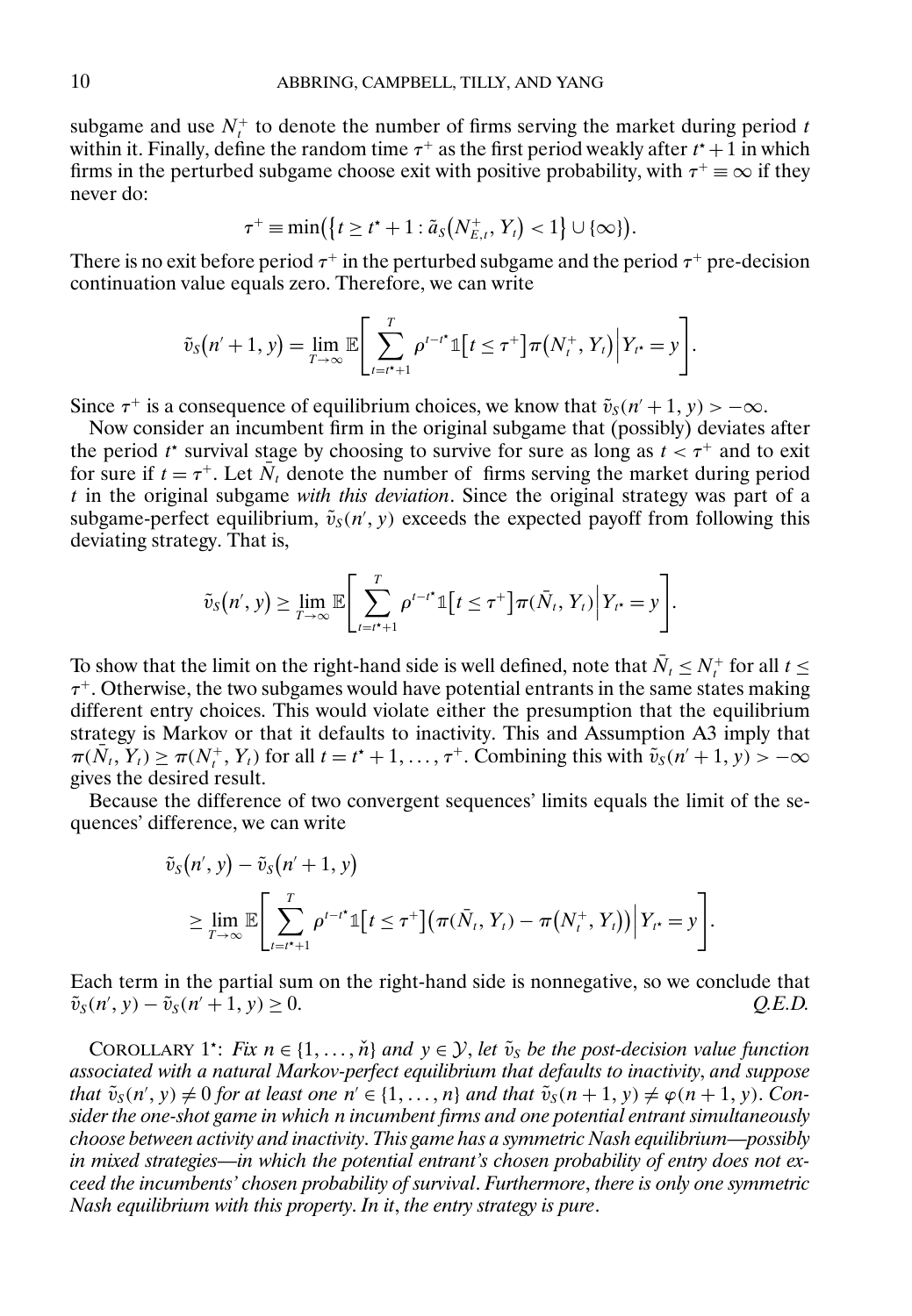PROOF OF COROLLARY [1](#page-9-0)<sup>\*</sup>: Corollary 1<sup>\*</sup>'s one-shot game falls into one of four mutually exclusive cases:

•  $\tilde{v}_s(1, y) \le 0$ . Lemma [2](#page-8-0)<sup>\*</sup> implies that  $\tilde{v}_s(n', y) \le 0$  for all  $n' > 1$ . Therefore, exiting for sure (setting  $\tilde{a}_s(n, y) = 0$ ) is a weakly dominant strategy for an incumbent. Furthermore, since  $\tilde{v}_S(n', y) \neq 0$  for at least one  $n' \in \{1, ..., n\}$ , we know that  $\tilde{v}_S(n+1, y) \leq \tilde{v}_S(n, y) < 0$ . Therefore, exiting for sure is also an incumbent's unique best response to any positive symmetric continuation probability and any entry probability. Since  $\tilde{v}_s(n + 1, y) < 0$  $\varphi$ (n + 1, y), surely not entering (setting  $\tilde{a}_E(n+1, y) = 0$ ) is a strictly dominant strategy for a potential entrant. Therefore, there is only one symmetric equilibrium, in which all incumbents exit for sure and the potential entrant stays out for sure.

•  $\tilde{v}_S(1, y) > 0$  and  $\tilde{v}_S(n, y) < 0$ . To construct the equilibrium of interest, set  $\tilde{a}_E(n +$  $1, y$  = 0. No symmetric equilibrium exists with this entry choice and a pure continuation strategy, because an incumbent's best response to all other incumbent firms continuing for sure is to exit for sure, and vice versa. In a mixed strategy equilibrium, incumbent firms must be indifferent between continuation and exit. By the intermediate value theorem, there is some  $a \in (0, 1)$  that solves

$$
\sum_{n'=1}^{n} {n-1 \choose n'-1} a^{n'-1} (1-a)^{n-n'} \tilde{\nu}_S(n',y) = 0.
$$
 (S6)

Lemma  $2^*$  $2^*$  guarantees that the left-hand side of (S6) weakly decreases with  $a$ , and the subcase's conditions strengthen that conclusion so that the left-hand side of (S6) strictly decreases with a. So, there is only one value of a that solves (S6). The pair  $\tilde{a}_s(n, y) = a$ and  $\tilde{a}_E(n+1, y) = 0$  form one Nash equilibrium of this game.

To see that this is the only equilibrium in which  $\tilde{a}_E(n+1, y) \leq \tilde{a}_S(n, y)$ , suppose to the contrary that there exists another such equilibrium in which  $\tilde{a}_E(n + 1, y) > 0$ . Lemma [2](#page-8-0)<sup>\*</sup> and the conditions of this case guarantee that  $\tilde{v}_s(n, y) < 0$  and  $\tilde{v}_s(n + 1, y) < 0$ , so  $\tilde{a}_s(n, y) < 1$ . Since  $\tilde{a}_s(n, y) \ge \tilde{a}_s(n + 1, y) > 0$  by assumption, we therefore know that both the potential entrant and the incumbents are indifferent between continuation and exit. The payoff to a potential entrant is strictly below the payoff to an incumbent in any outcomes of the game in which both are active, because only the potential entrant pays a positive entry cost. With Lemma  $2^*$  $2^*$ , this implies that both can only be indifferent if the potential entrant is more likely to end up with fewer competitors,  $\tilde{a}_{S}(n, y) < \tilde{a}_{E}(n+1, y)$ . This violates the restriction that  $\tilde{a}_s(n, y) \ge \tilde{a}_E(n + 1, y)$ .

•  $\tilde{v}_S(n, y) \ge 0$  and  $\tilde{v}_S(n+1, y) < \varphi(n+1, y)$ . To construct the equilibrium of interest, set  $\tilde{a}_E(n + 1, y) = 0$ . Since  $\tilde{v}_S(n, y) \ge 0$ , pairing this with  $\tilde{a}_S(n, y) = 1$  forms one Nash equilibrium. To show that this is the only equilibrium in which  $\tilde{a}_E(n+1, y) \leq \tilde{a}_S(n, y)$ , we look at two cases.

– First, suppose that there exists another such equilibrium in which  $\tilde{a}_E(n+1, y) = 0$  and  $\tilde{a}_s(n, y) \in [0, 1)$ . By assumption, there exists an  $n' \le n$  such that  $\tilde{v}_s(n', y) \ne 0$ . Lemma  $2^*$  $2^*$ and the supposition that  $\tilde{v}_S(n, y) \ge 0$  together imply that  $\tilde{v}_S(n^*, y) > 0$  for all  $n^* \le n'$ . Therefore, the payoff to continuing with probability  $a$  when all other incumbents continue with probability  $\tilde{a}_{s}(n, y) \in [0, 1)$  is strictly increasing in a, so continuing with any probability greater than  $\tilde{a}_{s}(n, y)$  increases a firm's profit. Therefore, the original value of  $\tilde{a}_s(n, y) \in [0, 1)$  paired with  $\tilde{a}_E(n + 1, y) = 0$  cannot have formed an equilibrium.

– Second, suppose that there exists another such equilibrium in which  $\tilde{a}_E(n+1, y) > 0$ . If  $\tilde{a}_s(n, y) = 1$ , then the payoff to the potential entrant would equal  $\tilde{a}_s(n + 1, y)(\tilde{v}_s(n +$  $1, y) - \varphi(n + 1, y) < 0$  in this equilibrium. Hence, the potential entrant could profitably deviate to  $\tilde{a}_E(n+1, y) = 0$ , so there cannot be an equilibrium as supposed with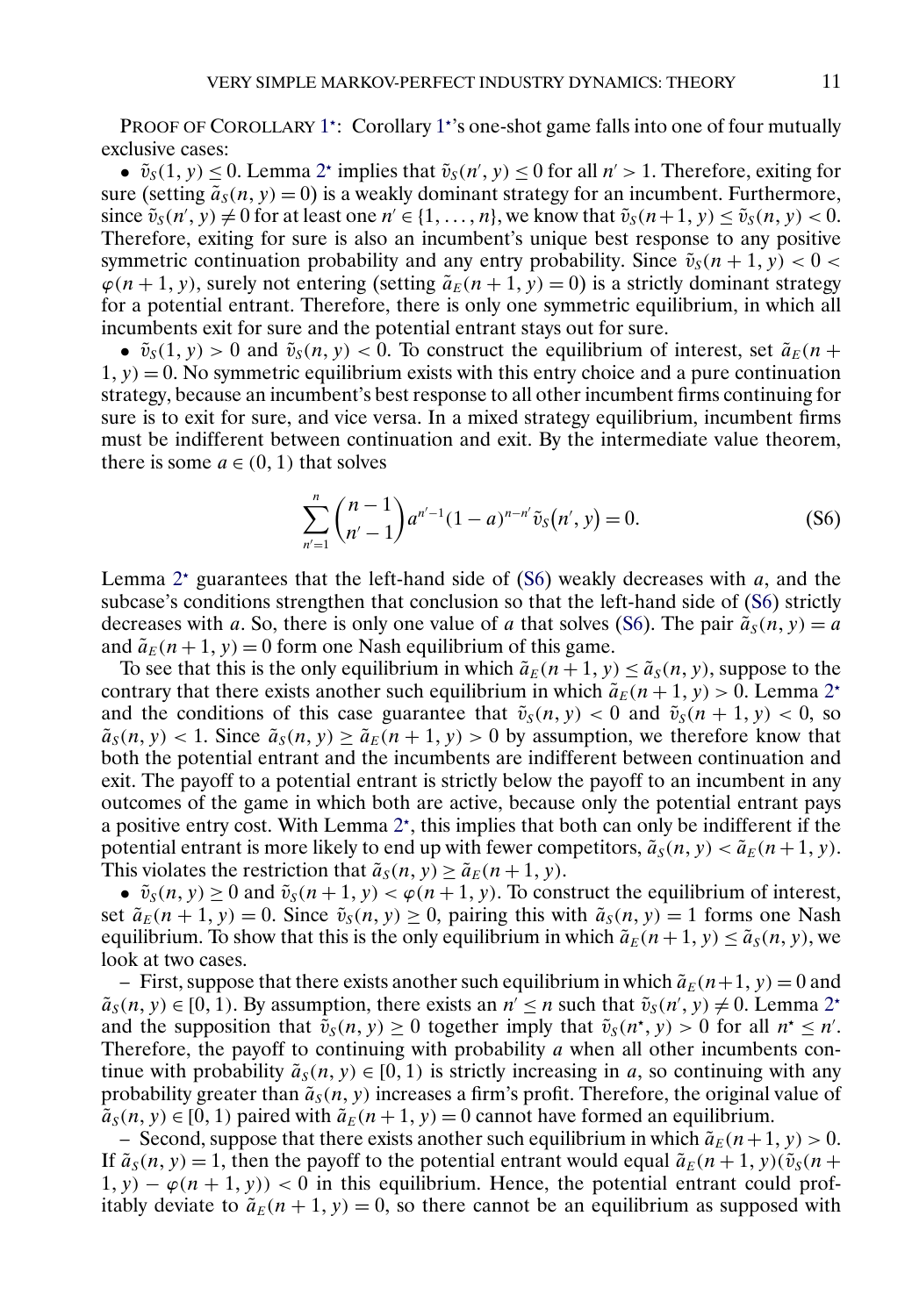<span id="page-11-0"></span> $\tilde{a}_{s}(n, y) = 1$ . If instead  $\tilde{a}_{s}(n, y) < 1$ , then both the potential entrant and all incumbents are indifferent between activity and inactivity. With Lemma  $2^*$  $2^*$ , this implies that both can only be indifferent if the potential entrant is more likely to end up with fewer competitors, so  $\tilde{a}_S(n, y) < \tilde{a}_E(n+1, y)$ . This violates the restriction that  $\tilde{a}_S(n, y) \ge \tilde{a}_E(n+1, y)$ . Therefore, there cannot be an equilibrium as supposed with  $\tilde{a}_s(n, y) < 1$  either. Therefore,  $\tilde{a}_E(n+1, y) = 0$  and  $\tilde{a}_S(n, y) = 1$  form the only symmetric equilibrium in which

 $\tilde{a}_E(n, y) \leq \tilde{a}_S(n, y)$ . •  $\tilde{v}_s(n+1, y) > \varphi(n+1, y)$ . Lemma [2](#page-8-0)<sup>\*</sup> and the case's precondition together give us

that  $\tilde{v}_s(n', y) > 0$  for all  $n' \in \{1, ..., n + 1\}$ , so sure continuation (setting  $\tilde{a}_s(n, y) = 1$ ) is a dominant strategy for each incumbent. For the potential entrant, since  $\tilde{v}_S(n+1, y)$  $\varphi$ (n+1, y), entering for sure (setting  $\tilde{a}_E(n, y) = 1$ ) is a strictly dominant strategy. Therefore, there is a unique Nash equilibrium. In it, all incumbents choose sure continuation and the potential entrant chooses sure entry.

This establishes the equilibrium existence and uniqueness asserted by Corollary [1](#page-9-0) . *Q.E.D.*

COROLLARY  $2^*$ : If  $\tilde{v}_E$  and  $\tilde{v}_S$  are the pre-decision and post-decision value functions as*sociated with a natural Markov-perfect equilibrium and*  $\tilde{a}_E$  *is that equilibrium's entry rule*, *then*

$$
\tilde{v}_E(n, y) = \max\{0, \tilde{a}_E(n+1, y)\tilde{v}_S(n+1, y) + (1 - \tilde{a}_E(n+1, y))\tilde{v}_S(n, y)\}.
$$

PROOF OF COROLLARY 2<sup>\*</sup>: There are two cases to consider:

•  $\tilde{v}_S(1, y) = \tilde{v}_S(2, y) = \cdots = \tilde{v}_S(n, y) = 0$  $\tilde{v}_S(1, y) = \tilde{v}_S(2, y) = \cdots = \tilde{v}_S(n, y) = 0$  $\tilde{v}_S(1, y) = \tilde{v}_S(2, y) = \cdots = \tilde{v}_S(n, y) = 0$ . Lemma 2<sup>\*</sup> implies that  $\tilde{v}_S(n + 1, y) \le 0$ , so setting  $\tilde{a}_E(n+1, y) = 0$  is a dominant strategy for the potential entrant. Therefore, the value of certain continuation for any incumbent equals 0 and the value functions and entry rule satisfy the stated equality.

• There exists an  $n' \in \{1, ..., n\}$  such that  $\tilde{v}_S(n', y) \neq 0$ . This case contains two subcases:

 $\tilde{v}_s(n+1, y) \neq \varphi(n+1, y)$  $\tilde{v}_s(n+1, y) \neq \varphi(n+1, y)$  $\tilde{v}_s(n+1, y) \neq \varphi(n+1, y)$ . Corollary 1<sup>\*</sup> applies. Its proof demonstrates that

$$
\mathbb{E}_{\tilde{a}_E, \tilde{a}_S} [\tilde{v}_S(N', y)|N = n, Y = y]
$$
  
=  $\tilde{a}_E(n+1, y)\tilde{v}_S(n+1, y) + (1 - \tilde{a}_E(n+1, y))\tilde{v}_S(n, y)$ 

if  $\tilde{v}_s(n, y) \ge 0$  (in which case  $\tilde{a}_s(n, y) = 1$ ) and

$$
\mathbb{E}_{\tilde{a}_E,\tilde{a}_S} \big[ \tilde{v}_S(N',y)|N=n, Y=y \big] = 0
$$

if  $\tilde{v}_s(n, y) < 0$  (in which case  $\tilde{a}_s(n, y) < 1$ ). Thus, the value functions and entry rule satisfy the stated equality.

 $- \tilde{v}_s(n+1, y) = \varphi(n+1, y)$ . Lemma [2](#page-8-0)<sup>\*</sup> guarantees that  $\tilde{v}_s(n', y) > 0$  for all  $n' \in$  $\{1, \ldots, n+1\}$ , so sure continuation  $(\tilde{a}_{s}(n, y) = 1)$  is a dominant strategy for each incumbent. Since the equilibrium defaults to inactivity,  $\tilde{a}_E(n+1, y) = 0$ . Thus, the value functions and entry rule satisfy the stated equality. *Q.E.D.*

Just as with the model of the main text, we constructively demonstrate equilibrium existence and uniqueness. We present the algorithm for equilibrium calculation in Algo-rithm [S1.](#page-12-0) It begins by initializing the number of firms under consideration  $(n)$  to  $n$  and both the candidate equilibrium entry rule  $\tilde{\alpha}_E : \mathbb{N} \times \mathcal{Y} \rightarrow \{0, 1\}$  and a dummy function  $f^{\star}: \mathcal{Y} \to [0, \frac{\rho \check{\pi}}{1-\rho}]$  to zero. We will denote the candidate equilibrium pre-decision and postdecision value functions by  $\tilde{\nu}_E$  and  $\tilde{\nu}_S$ , respectively. The algorithm then enters its main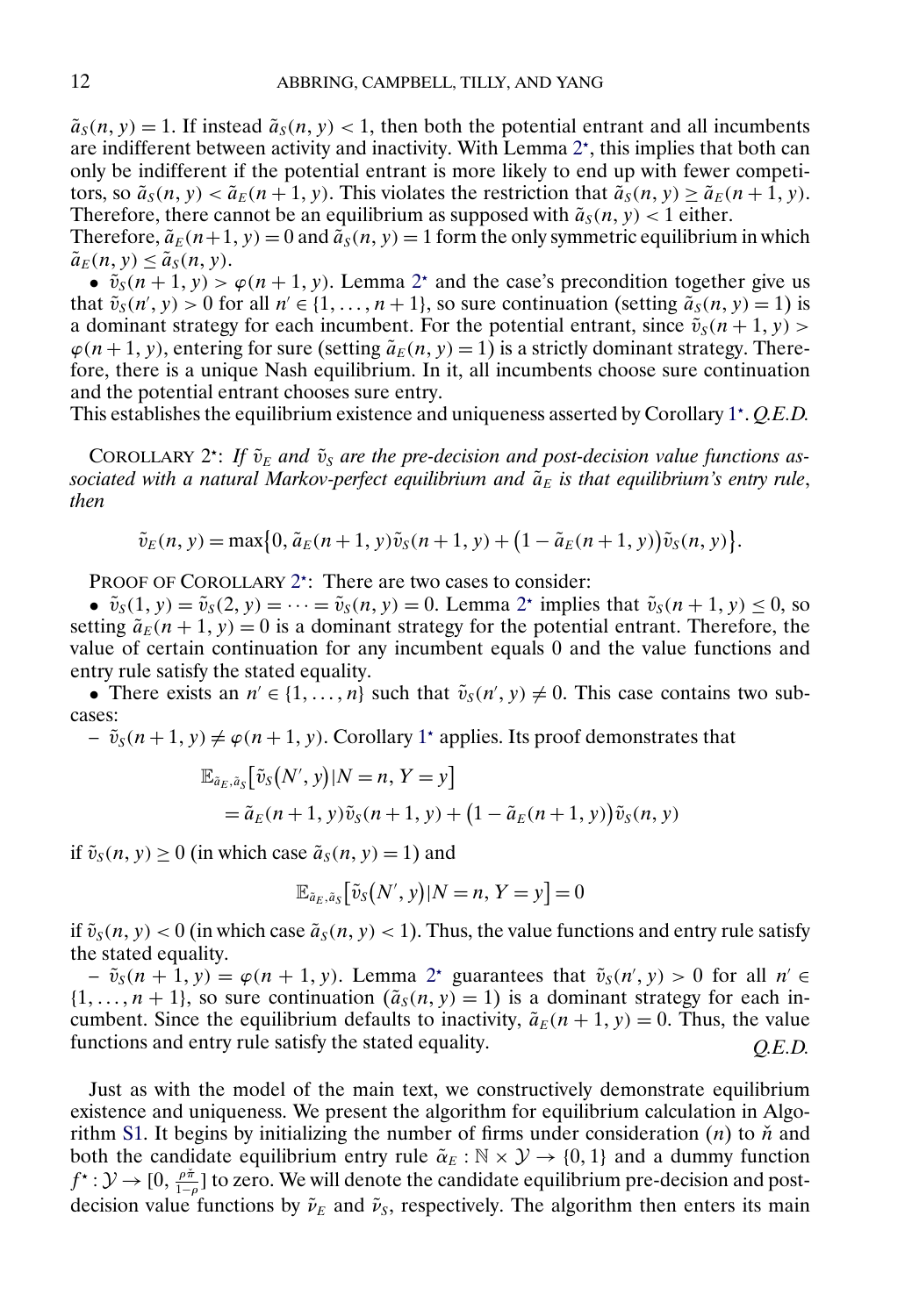<span id="page-12-0"></span>

ALGORITHM S1.—Equilibrium calculation for the alternative model.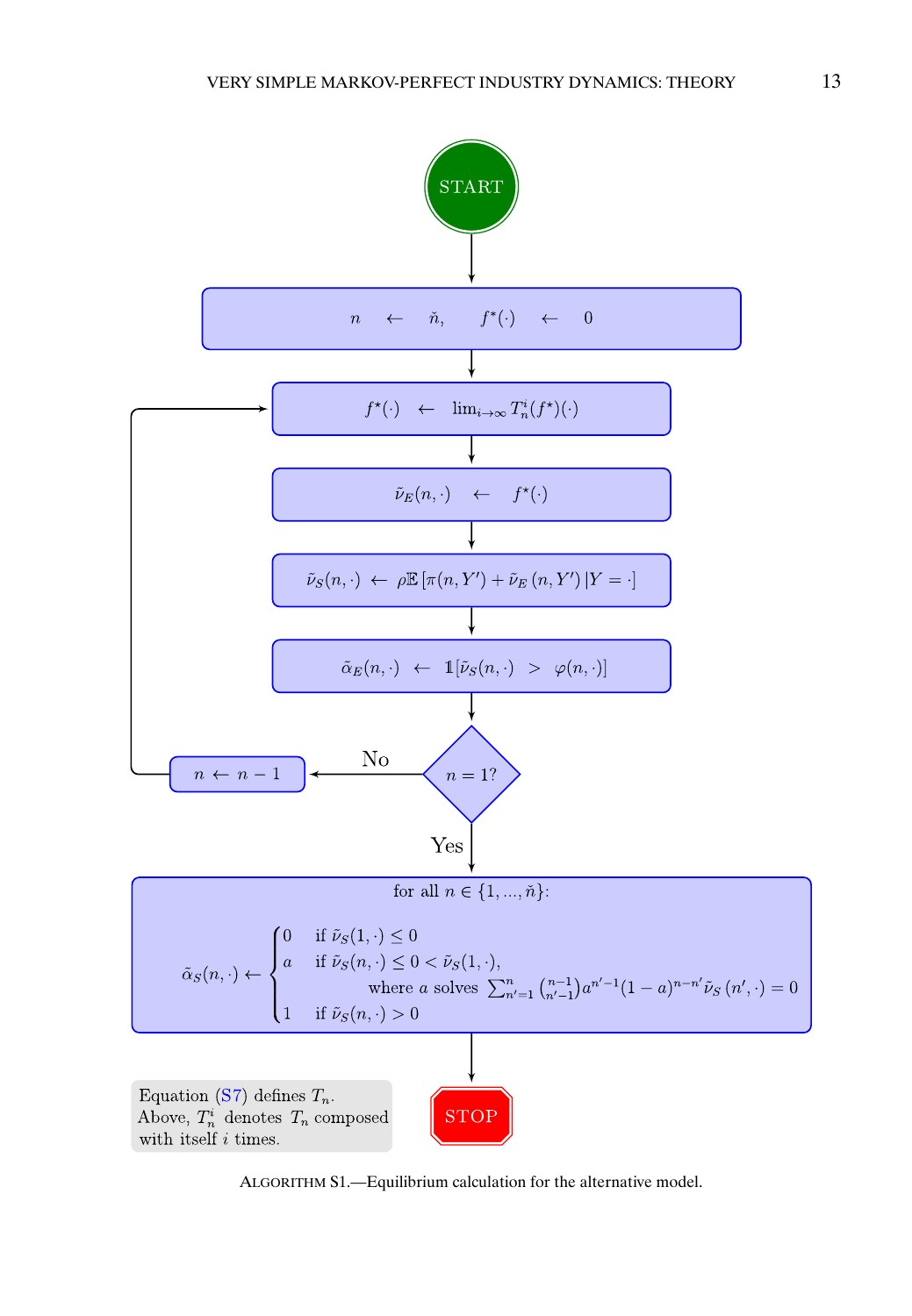loop, which begins by using Bellman equation iteration (on the dummy function  $f^*$ ) to solve a dynamic programming problem. The relevant Bellman operator is

$$
T_n(f^*)(y) = \max\{0, \left(1 - \tilde{\alpha}_E(n+1, y)\right) \rho \mathbb{E}\big[\pi(n, Y') + f^*(Y')|Y = y\big] + \tilde{\alpha}_E(n+1, y)\rho \mathbb{E}\big[\pi(n+1, Y') + \tilde{\nu}_E((n+1, Y'), Y')|Y = y\big]\}.
$$
\n(S7)

The next two steps assign the fixed point of  $T_n$  stored in  $f^*(\cdot)$  to  $\tilde{\nu}_E(n, \cdot)$  and use [\(S3\)](#page-6-0) to construct  $\tilde{\nu}_S(n, \cdot)$ . In the loop's final step,  $\tilde{\alpha}_E(n, y)$  is set to  $\mathbb{1}[\tilde{\nu}_S(n, y) > \varphi(n, y)]$ . If the current value of  $n$  exceeds 1, it is decremented and the algorithm returns to the top of the main loop. If instead  $n$  equals 1, then the algorithm proceeds to its final task of setting the candidate equilibrium survival rule, which closely follows its calculation by Algorithm 1 in the main text. Algorithm [S1](#page-12-0) only computes candidate post-entry and postsurvival values and a candidate survival rule on  $\{1, \ldots, \check{n}\} \times \mathcal{Y}$ . As noted in the main text, it is straightforward to extend them to the full state space  $\mathbb{N} \times \mathcal{Y}$ . Because this extension is of little applied interest, we keep it implicit and simply refer to Algorithm [S1](#page-12-0) as computing a candidate equilibrium.

The appropriately modified version of Theorem 1 states that the candidate equilibrium strategies and payoffs arising from Algorithm [S1](#page-12-0) correspond to the unique natural Markov-perfect equilibrium.

THEOREM 1 —Equilibrium Existence and Uniqueness: *There exists a unique natural Markov-perfect equilibrium*. *The equilibrium strategy and corresponding equilibrium payoffs are those computed by Algorithm S*[1.](#page-12-0)

PROOF OF THEOREM 1<sup>\*</sup>: The proof is divided into three parts. First, we show that the candidate continuation values from Algorithm [S1](#page-12-0) satisfy the monotonicity requirements of Lemma [2](#page-8-0) . Second, we use this to demonstrate that the candidate strategy indeed forms an equilibrium. Third, we establish equilibrium uniqueness.

Fix  $n \in \{1, 2, ..., \check{n}-1\}$  and suppose that we know that  $\tilde{\nu}_E(n+1, \cdot) \geq \cdots \geq \tilde{\nu}_E(\check{n}, \cdot)$ . This immediately implies that  $\tilde{\alpha}_E(n+1,\cdot) \geq \cdots \geq \tilde{\alpha}_E(\check{n},\cdot)$ . Evaluating  $T_n$  at  $f^{\star}(\cdot) = \tilde{\nu}_E(n+1,\cdot)$ gives

$$
T_n(f^*)(y) = \max\{0, (1 - \tilde{\alpha}_E(n+1, y))\rho \mathbb{E}[\pi(n, Y') + f^*(Y')|Y = y] \\
+ \tilde{\alpha}_E(n+1, y)\rho \mathbb{E}[\pi(n+1, Y') + \tilde{\nu}_E(n+1, Y')|Y = y]\} \\
\ge \max\{0, (1 - \tilde{\alpha}_E(n+1, y))\rho \mathbb{E}[\pi(n+1, Y') + f^*(Y')|Y = y] \\
+ \tilde{\alpha}_E(n+1, y)\rho \mathbb{E}[\pi(n+2, Y') + \tilde{\nu}_E(n+2, Y')|Y = y]\} \\
\ge \max\{0, (1 - \tilde{\alpha}_E(n+2, y))\rho \mathbb{E}[\pi(n+1, Y') + f^*(Y')|Y = y] \\
+ \tilde{\alpha}_E(n+2, y)\rho \mathbb{E}[\pi(n+2, Y') + \tilde{\nu}_E(n+2, Y')|Y = y]\} \\
= \tilde{\nu}_E(n+1, y)
$$
\n(S9)

for any  $y \in \mathcal{Y}$ . (For the case with  $n = \check{n} - 1$ , we define  $\tilde{\nu}_E(\check{n} + 1, \cdot) = \tilde{\alpha}_E(\check{n} + 1, \cdot) = 0$ .) The inequality in (S8) follows from Assumption A3 and the presumption that  $\tilde{\nu}_E(n+1,\cdot) \geq$  $\tilde{\nu}_E(n+2,\cdot)$ . The inequality in (S9) follows from  $\tilde{\alpha}_E(n+2,y) \ge \tilde{\alpha}_E(n+1,y)$  and

$$
\mathbb{E}[\pi(n+1, Y') + f^*(Y')|Y = y] \ge \mathbb{E}[\pi(n+2, Y') + \tilde{\nu}_E(n+2, Y')|Y = y].
$$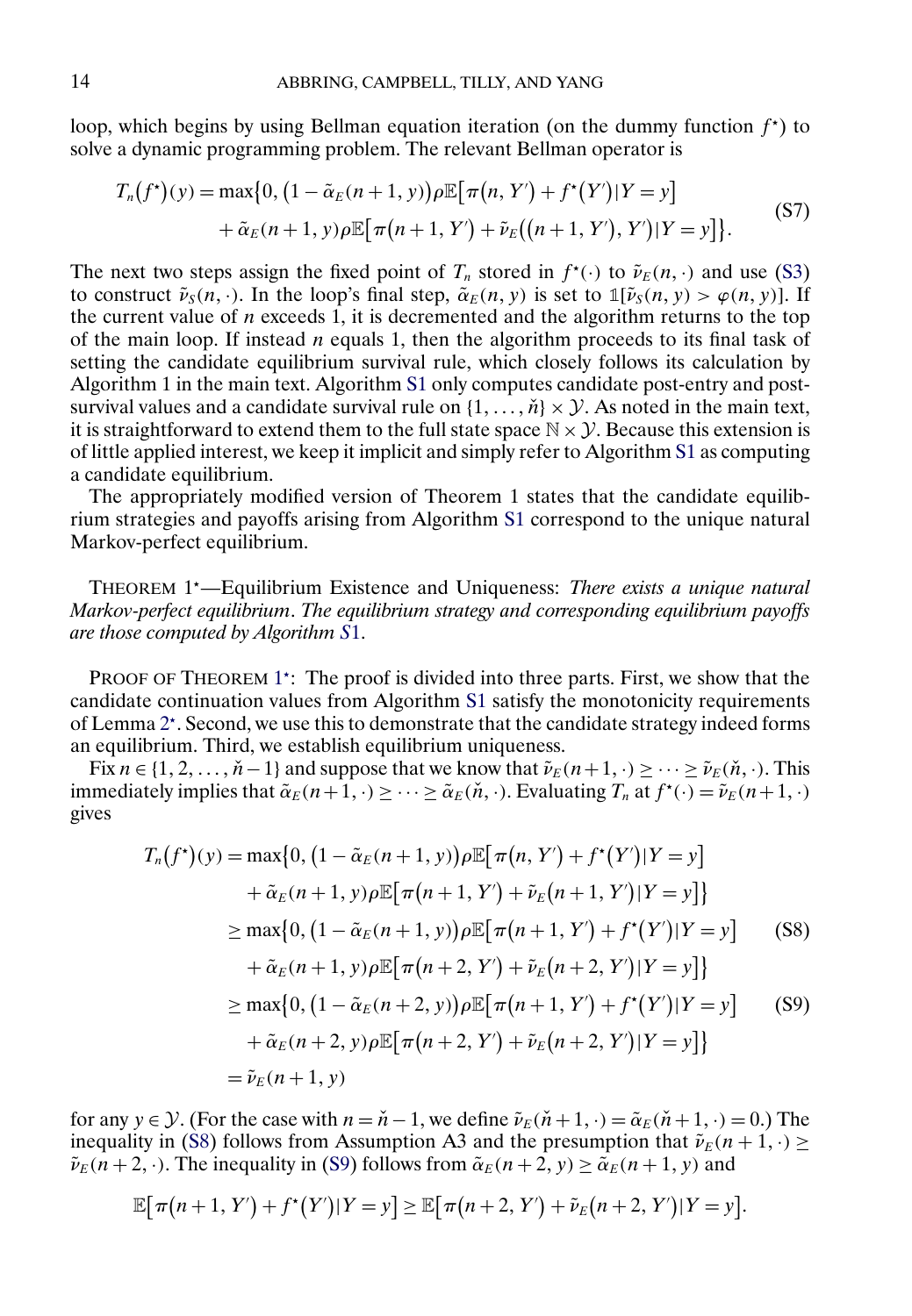The final equality follows from the equivalence of  $\tilde{\nu}_E(n+1, Y')$  with  $f^*(Y')$ . The operator  $T_n$  is a monotone contraction mapping, so  $T_n(f^{\star})(n, \cdot) \ge \tilde{\nu}_E(n+1, \cdot)$  implies that  $\tilde{\nu}_E(n, \cdot) \geq \tilde{\nu}_E(n+1, \cdot)$ . Recursively applying this argument for *n* decreasing from  $\tilde{n} - 1$ to 1 proves that  $\tilde{\nu}_E(1,\cdot) \geq \tilde{\nu}_E(2,\cdot) \geq \cdots \geq \tilde{\nu}_E(\tilde{n},\cdot)$  and  $\tilde{\alpha}_E(1,\cdot) \geq \tilde{\alpha}_E(2,\cdot) \geq \cdots \geq \tilde{\alpha}_E(\tilde{n},\cdot)$ . With Assumption A3, this monotonicity implies that

$$
\tilde{\nu}_S(n',\cdot) = \rho \mathbb{E}[\pi(n',Y') + \tilde{\nu}_E(n',Y')|Y = \cdot]
$$

weakly decreases with  $n'$ . This is the desired monotonicity result.

For the second part, first note that the algorithm always sets  $\tilde{\alpha}_E(n+1, y) = \mathbb{1}{\lbrace \tilde{\nu}_S(n+1, y) \rbrace}$  $1, y$  >  $\varphi$ (n + 1, y)}. Next, consider the requirements of [\(S4\)](#page-6-0) and [\(S5\)](#page-6-0). For states (n, y) such that  $\tilde{\nu}_S(n, y) = \cdots = \tilde{\nu}_S(1, y) = 0$ , the monotonicity of  $\tilde{\nu}_S(n^*, y)$  in  $n^*$  ensures that  $\tilde{\nu}_S(n+1, y) \leq 0$ . Therefore, [\(S4\)](#page-6-0) requires  $\tilde{\alpha}_E(n+1, y) = 0$ , which is indeed the case. Given this, [\(S5\)](#page-6-0) imposes only the trivial requirement that  $\tilde{\alpha}_s(n, y) \in [0, 1]$ . Algorithm [S1'](#page-12-0)s selection of  $\tilde{\alpha}_s(n, y) = 0$  satisfies this. If instead  $\tilde{\nu}_s(n + 1, y) = \varphi(n + 1, y)$ , then the monotonicity of  $\tilde{\nu}_S(n^*, y)$  in  $n^*$  implies that  $\tilde{\nu}_S(n^*, y) > 0$  for  $n^* = 1, ..., n$ . Algorithm [S1](#page-12-0) sets  $\tilde{\alpha}_E(n+1, y) = 0$  and  $\tilde{\alpha}_S(n, y) = 1$  for these states, which satisfies both [\(S4\)](#page-6-0) and [\(S5\)](#page-6-0). For all other states  $(n, y)$ , Algorithm [S1](#page-12-0) sets  $\tilde{\alpha}_E(n + 1, y)$  and  $\tilde{\alpha}_S(n, y)$  to the Nash equilib-rium strategies from Corollary [1](#page-9-0)<sup>\*</sup>'s game with *n* incumbents and payoffs  $\tilde{\nu}_S(n', y)$  from continuation with  $n' = 1, ..., n + 1$  firms, which satisfies both [\(S4\)](#page-6-0) and [\(S5\)](#page-6-0). Equation [\(S2\)](#page-6-0) requires  $\tilde{\nu}_E(n, y)$  to equal the expected payoff from this game to the potential en-trant, which is true by construction. Similarly, Algorithm [S1](#page-12-0) sets  $\tilde{\nu}_{s}(n, y)$  so that it and  $\tilde{\nu}_E(n, y)$  satisfy [\(S3\)](#page-6-0) automatically. We conclude that Algorithm [S1'](#page-12-0)s candidate strategy indeed forms an equilibrium.

The remainder of this proof demonstrates equilibrium uniqueness. Corollary  $2<sup>*</sup>$  $2<sup>*</sup>$  implies that any equilibrium  $\tilde{v}_E(\check{n}, \cdot)$  equals the unique fixed point of  $T_{\check{n}}, \tilde{v}_E(\check{n}, \cdot)$ . Given this result, Equation [\(S3\)](#page-6-0) implies that  $\tilde{v}_{s}(\check{n}, \cdot) = \tilde{v}_{s}(\check{n}, \cdot)$  in any equilibrium. In turn, this result and Lemma [2](#page-8-0)<sup>\*</sup> together imply that  $\tilde{v}_s(1, \cdot) \ge \tilde{v}_s(2, \cdot) \ge \cdots \ge \tilde{v}_s(\check{n} - 1, \cdot) \ge \tilde{v}_s(\check{n}, \cdot)$ . So when  $\tilde{\nu}_s(\tilde{n}, y) > \varphi(\tilde{n}, y)$ , a potential entrant's unique payoff-maximizing choice is sure entry. If instead  $\tilde{\nu}_s(\tilde{n}, y) = \varphi(\tilde{n}, y)$ , then the restriction that the equilibrium strategy defaults to inactivity requires the potential entrant to surely not enter. Finally, if  $\tilde{\nu}_S(\tilde{n}, y) < \varphi(\tilde{n}, y)$ , then the restriction that the equilibrium is natural also requires the potential entrant to surely not enter. Algorithm [S1'](#page-12-0)s setting of  $\tilde{\alpha}_E(\check{n}, y) = \mathbb{1}[\tilde{\nu}_S(\check{n}, y) > \varphi(\check{n}, y)]$  is the only choice for this entry rule that satisfies these restrictions.

Next, repeat the following argument for *n* decreasing from  $\check{n}$  − 1 to 1. For given *n*, suppose that we have determined that  $\tilde{v}_E(n^*, \cdot) = \tilde{v}_E(n^*, \cdot)$  and  $\tilde{a}_E(n^*, \cdot) = \tilde{\alpha}_E(n^*, \cdot)$  for  $n^* = n + 1, \ldots, \check{n}$ . Corollary  $2^*$  $2^*$  implies that any equilibrium  $\tilde{v}_E(n, \cdot)$  equals the unique fixed point of  $T_n$ ,  $\tilde{\nu}_E(n,\cdot)$ . Given this result, Equation [\(S3\)](#page-6-0) implies that  $\tilde{\nu}_S(n,\cdot) = \tilde{\nu}_S(n,\cdot)$ in any equilibrium. In turn, this result and Lemma  $2^*$  $2^*$  together imply that if  $n > 1$ , then  $\tilde{v}_s(1, \cdot) \geq \cdots \geq \tilde{v}_s(n, \cdot)$ . So when  $\tilde{v}_s(n, y) > \varphi(n, y)$ , a potential entrant's unique payoffmaximizing choice is sure entry. If instead  $\tilde{\nu}_s(n, y) = \varphi(n, y)$ , then the restriction that the equilibrium strategy defaults to inactivity requires the potential entrant to surely not enter. Finally, if  $\tilde{\nu}_s(n, y) < \varphi(n, y)$ , then the restriction that the equilibrium is natural also requires the potential entrant to surely not enter. Algorithm [S1'](#page-12-0)s setting of  $\tilde{\alpha}_E(n, y)$  =  $\mathbb{1}[\tilde{\nu}_S(n, y) > \varphi(n, y)]$  is the only choice for this entry rule that satisfies these restrictions.

The completion of this recursion establishes that  $\tilde{v}_E = \tilde{v}_E$ ,  $\tilde{v}_S = \tilde{v}_S$ , and  $\tilde{a}_E = \tilde{\alpha}_E$  in any equilibrium. Applying Corollary [1](#page-9-0)<sup>\*</sup> then determines that  $\tilde{a}_S(n, y) = \tilde{\alpha}_S(n, y)$  for any  $(n, y)$ such that there exists an  $n' \in \{1, ..., n\}$  with  $\tilde{\nu}_S(n', y) \neq 0$  and  $\tilde{\nu}_S(n + 1, y) \neq \varphi(n + 1, y)$ . States that do not satisfy its preconditions fall into two cases. If  $\tilde{\nu}_s(1, y) = \tilde{\nu}_s(2, y) = \cdots$  $\tilde{\nu}_S(n, y) = 0$ , then the monotonicity of  $\tilde{\nu}_S(n^*, y)$  in  $n^*$  guarantees that  $\tilde{\nu}_S(n+1, y) \leq 0$ .